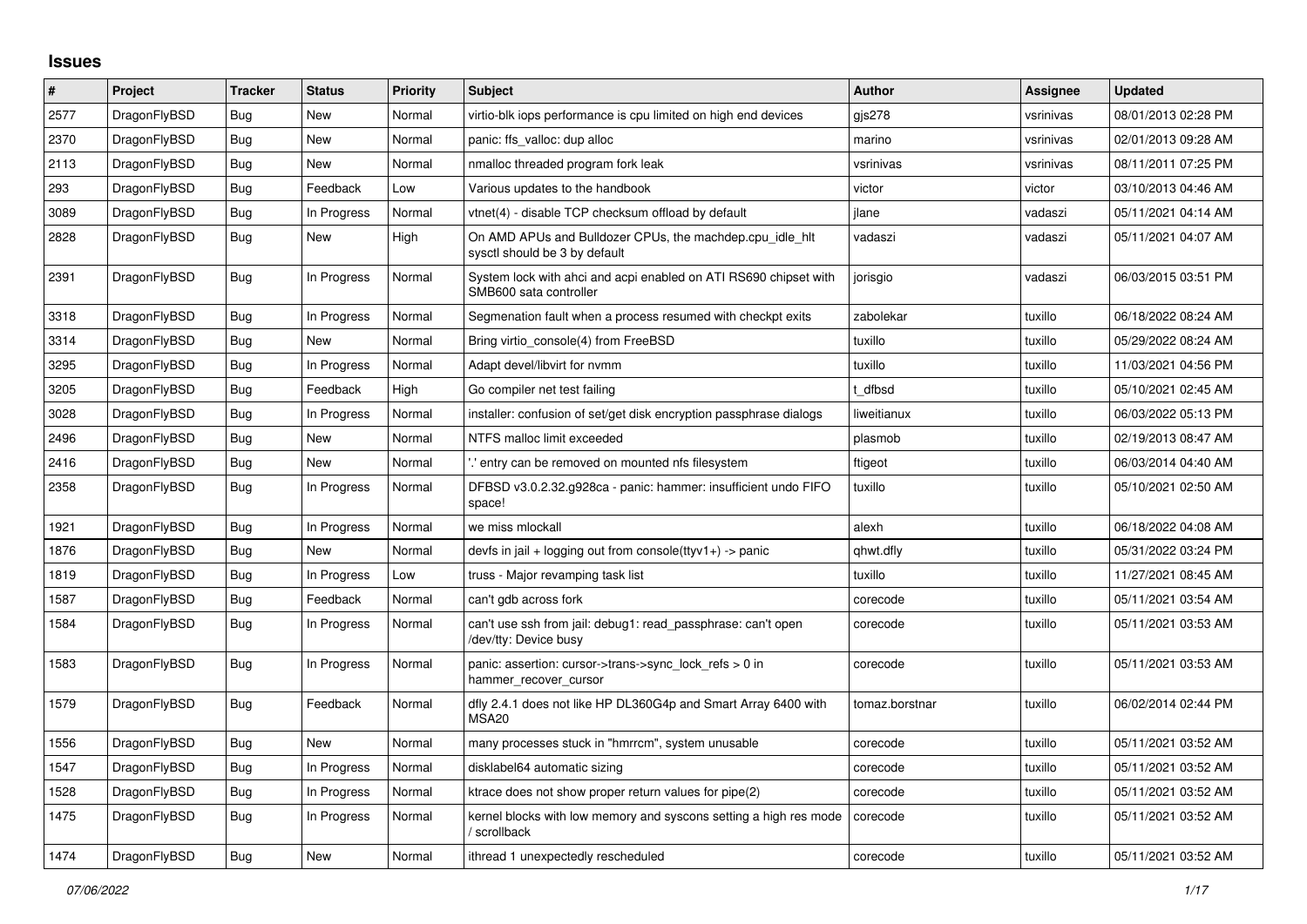| #    | Project      | <b>Tracker</b> | <b>Status</b> | <b>Priority</b> | Subject                                                                                                                                                  | <b>Author</b> | Assignee  | <b>Updated</b>      |
|------|--------------|----------------|---------------|-----------------|----------------------------------------------------------------------------------------------------------------------------------------------------------|---------------|-----------|---------------------|
| 1469 | DragonFlyBSD | <b>Bug</b>     | In Progress   | Normal          | Hammer history security concern                                                                                                                          | corecode      | tuxillo   | 05/11/2021 03:52 AM |
| 1442 | DragonFlyBSD | <b>Bug</b>     | New           | Normal          | blocking SIGSEGV and triggering a segment violation produces an<br>all CPU consuming process                                                             | corecode      | tuxillo   | 05/11/2021 03:52 AM |
| 1440 | DragonFlyBSD | Bug            | New           | Normal          | ptrace/gdb doesn't work after process blocks SIGTRAP                                                                                                     | corecode      | tuxillo   | 05/11/2021 03:52 AM |
| 1428 | DragonFlyBSD | <b>Bug</b>     | Feedback      | Low             | POSIX.1e implementation is too old                                                                                                                       | hasso         | tuxillo   | 05/11/2021 04:00 AM |
| 1397 | DragonFlyBSD | <b>Bug</b>     | Feedback      | Normal          | jobs -I output inconsistency when called from script                                                                                                     | Anonymous     | tuxillo   | 05/15/2022 05:07 AM |
| 1390 | DragonFlyBSD | <b>Bug</b>     | In Progress   | Normal          | Use id_t type for {get,set}priority()                                                                                                                    | Anonymous     | tuxillo   | 07/05/2019 02:18 AM |
| 1293 | DragonFlyBSD | <b>Bug</b>     | New           | Normal          | 2.2.1-REL Installer Request                                                                                                                              | mk            | tuxillo   | 05/11/2021 04:00 AM |
| 1287 | DragonFlyBSD | <b>Bug</b>     | Feedback      | Normal          | altq configuration doesn't work                                                                                                                          | corecode      | tuxillo   | 05/11/2021 03:51 AM |
| 1198 | DragonFlyBSD | Bug            | New           | High            | DDB loops panic in db read bytes                                                                                                                         | corecode      | tuxillo   | 05/11/2021 03:51 AM |
| 1030 | DragonFlyBSD | <b>Bug</b>     | In Progress   | Normal          | msdosfs umount panic                                                                                                                                     | corecode      | tuxillo   | 05/11/2021 03:51 AM |
| 998  | DragonFlyBSD | <b>Bug</b>     | In Progress   | Normal          | Unconfiguring a vn while it is mounted                                                                                                                   | rumcic        | tuxillo   | 05/11/2021 04:00 AM |
| 911  | DragonFlyBSD | <b>Bug</b>     | Feedback      | Normal          | kidload/kernel linker can exceed malloc reserve and panic system                                                                                         | corecode      | tuxillo   | 05/11/2021 03:51 AM |
| 901  | DragonFlyBSD | Bug            | Feedback      | Normal          | route show needs to get data from all cpus                                                                                                               | corecode      | tuxillo   | 05/11/2021 03:50 AM |
| 847  | DragonFlyBSD | Bug            | Feedback      | Normal          | processes getting stuck on mount point                                                                                                                   | corecode      | tuxillo   | 05/11/2021 03:50 AM |
| 781  | DragonFlyBSD | Bug            | In Progress   | Normal          | fdisk uses wrong geometry on usb flash drives                                                                                                            | corecode      | tuxillo   | 05/11/2021 03:50 AM |
| 742  | DragonFlyBSD | Bug            | In Progress   | Normal          | umount problems with multiple mounts                                                                                                                     | corecode      | tuxillo   | 06/25/2022 04:02 AM |
| 731  | DragonFlyBSD | Bug            | New           | Normal          | system freeze on "slice too large"                                                                                                                       | corecode      | tuxillo   | 06/25/2022 04:01 AM |
| 2585 | DragonFlyBSD | Bug            | New           | Normal          | Dfly 3.4.3 on ESXi 5.1, HP Smart Array P410 passthrough<br>recognised, but not functioning                                                               | yggdrasil     | swildner  | 05/09/2022 08:14 AM |
| 2265 | DragonFlyBSD | Bug            | New           | Normal          | mbsrtowcs does not properly handle invalid mbstate t in ps                                                                                               | c.turner1     | swildner  | 01/10/2012 07:56 PM |
| 2252 | DragonFlyBSD | Bug            | New           | Low             | snd hda not useable if loaded via /boot/loader.conf                                                                                                      | xbit          | swildner  | 12/14/2011 12:23 AM |
| 1714 | DragonFlyBSD | Bug            | New           | Low             | hwpmc                                                                                                                                                    | alexh         | swildner  | 08/18/2012 02:03 PM |
| 341  | DragonFlyBSD | Bug            | New           | Normal          | Vinum erroneously repors devices as busy                                                                                                                 | corecode      | swildner  | 01/21/2012 04:50 AM |
| 1769 | DragonFlyBSD | Bug            | New           | Normal          | panic: assertion: _tp->tt_msg->tt_cpuid == mycpuid in<br>tcp_callout_active                                                                              | pavalos       | sjg       | 05/15/2022 11:07 AM |
| 1532 | DragonFlyBSD | Bug            | <b>New</b>    | Low             | jemalloc doesn't work on DragonFly                                                                                                                       | hasso         | sjg       | 08/02/2011 01:14 AM |
| 1302 | DragonFlyBSD | Bug            | In Progress   | Normal          | Checkpoint regression?                                                                                                                                   | sjg           | sjg       | 07/10/2013 05:22 PM |
| 2825 | DragonFlyBSD | Bug            | <b>New</b>    | High            | 3x dhclient = hanging system (objcache exhausted)                                                                                                        | jaccovonb     | sepherosa | 05/11/2021 03:55 AM |
| 168  | DragonFlyBSD | Bug            | In Progress   | Normal          | Livelocked limit engaged while trying to setup IPW wireless                                                                                              | mschacht      | sepherosa | 05/11/2021 04:05 AM |
| 2822 | DragonFlyBSD | <b>Bug</b>     | New           | Normal          | USB 3.0 stick throws "reading primary partition table: error<br>accessing offset 000[] for 152" error, while the stick works on any<br>other OS I tested | revuwa        | profmakx  | 06/29/2015 05:56 AM |
| 2746 | DragonFlyBSD | <b>Bug</b>     | New           | Normal          | some fraction of xterms started from the xmonad window manager<br>get killed with SIGALRM                                                                | isenmann      | profmakx  | 12/28/2014 02:51 AM |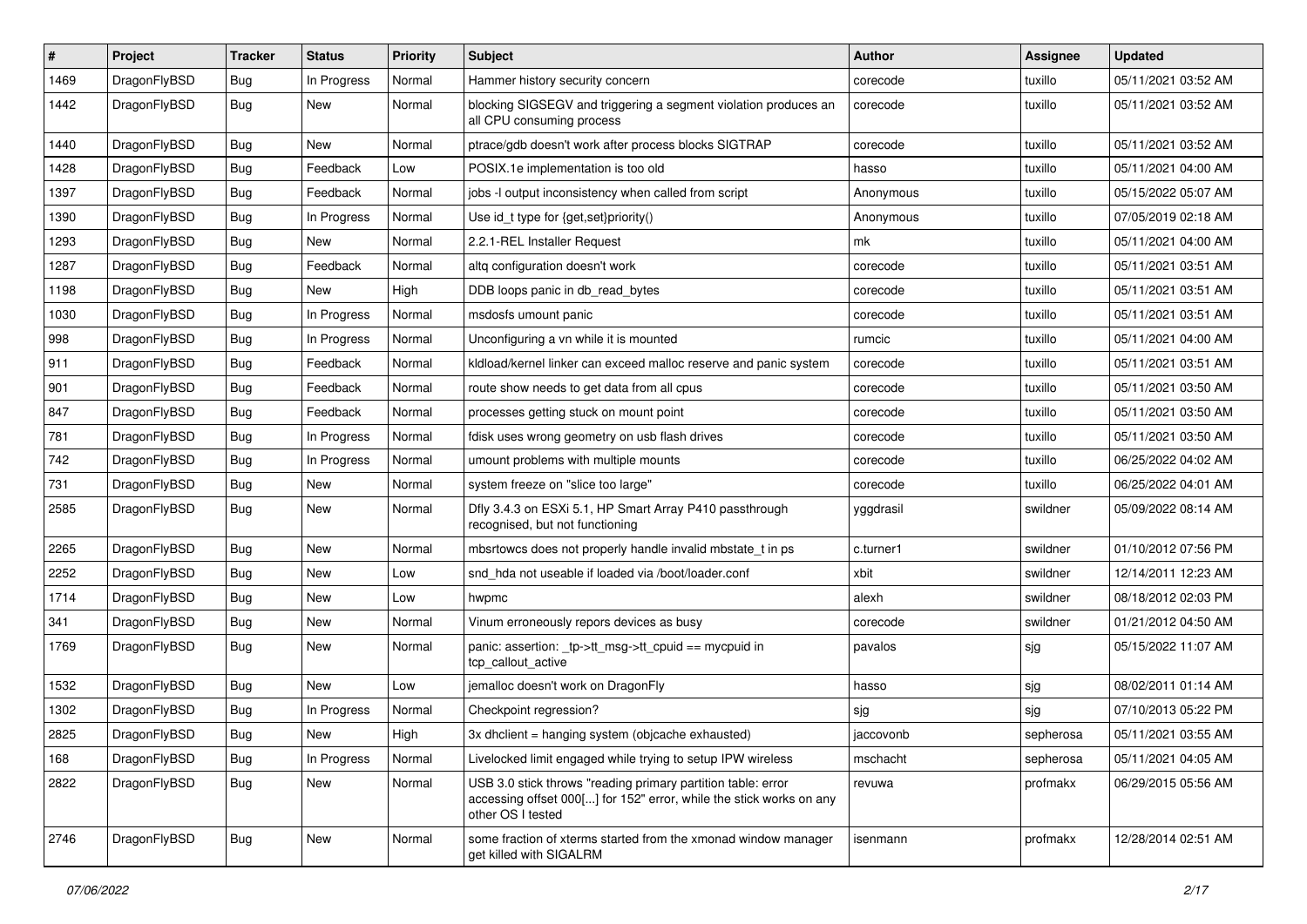| $\#$ | Project      | <b>Tracker</b> | <b>Status</b> | <b>Priority</b> | <b>Subject</b>                                                                                            | <b>Author</b>   | Assignee | <b>Updated</b>      |
|------|--------------|----------------|---------------|-----------------|-----------------------------------------------------------------------------------------------------------|-----------------|----------|---------------------|
| 600  | DragonFlyBSD | <b>Bug</b>     | <b>New</b>    | Low             | /sys/libkern/karc4random                                                                                  | robin carey5    | profmakx | 01/19/2015 03:07 AM |
| 2549 | DragonFlyBSD | <b>Bug</b>     | In Progress   | Normal          | netgraph7: Kernel page fault.                                                                             | russiane39      | nant     | 05/10/2013 11:20 PM |
| 679  | DragonFlyBSD | Bug            | <b>New</b>    | Low             | Netgraph backward compatibility for old *LEN constants                                                    | nant            | nant     | 02/18/2014 05:45 AM |
| 1969 | DragonFlyBSD | <b>Bug</b>     | <b>New</b>    | Normal          | pf-related network problem                                                                                | pavalos         | lentferj | 02/01/2011 06:57 PM |
| 385  | DragonFlyBSD | Bug            | Feedback      | Low             | Mail archive address removal                                                                              | justin          | justin   | 03/09/2013 11:24 AM |
| 1964 | DragonFlyBSD | Bug            | <b>New</b>    | Normal          | iwn (panic assertion : wlan_assert_serialized)                                                            | simm.ptr        | josepht  | 02/01/2011 12:57 PM |
| 1946 | DragonFlyBSD | Bug            | <b>New</b>    | Normal          | ieee80211 panic                                                                                           | pavalos         | josepht  | 01/27/2011 06:00 PM |
| 2870 | DragonFlyBSD | <b>Bug</b>     | <b>New</b>    | High            | Broken text and icons when glamor acceleration is used                                                    | 375gnu          | ftigeot  | 01/31/2016 12:13 AM |
| 1593 | DragonFlyBSD | <b>Bug</b>     | Feedback      | Normal          | panic: assertion: $ccb == ap > ap$ err $ccb$ in ahci put err $ccb$                                        | ftigeot         | ftigeot  | 05/15/2022 05:09 AM |
| 2819 | DragonFlyBSD | Bug            | In Progress   | Normal          | Random micro system freezes after a week of uptime                                                        | ftigeot         | dillon   | 08/16/2015 08:46 PM |
| 2092 | DragonFlyBSD | Bug            | <b>New</b>    | Normal          | Panic: Bad link elm 0x next->prev != elm                                                                  | masterblaster   | dillon   | 12/04/2011 12:49 PM |
| 2037 | DragonFlyBSD | Bug            | Feedback      | Normal          | Panic Bad link elm while building packages                                                                | ftigeot         | dillon   | 04/21/2011 07:20 AM |
| 1831 | DragonFlyBSD | Bug            | Feedback      | High            | HAMMER "malloc limit exceeded" panic                                                                      | eocallaghan     | dillon   | 06/04/2022 04:38 AM |
| 1411 | DragonFlyBSD | Bug            | Feedback      | Normal          | Burning doesn't work with ahci(4)                                                                         | hasso           | dillon   | 05/11/2021 04:00 AM |
| 1127 | DragonFlyBSD | <b>Bug</b>     | Feedback      | Low             | cdrom drive not detected                                                                                  | tgr             | corecode | 01/15/2015 08:55 AM |
| 2353 | DragonFlyBSD | Bug            | In Progress   | Normal          | panic: assertion "gd->gd spinlocks $wr == 0$ " failed in<br>bsd4_schedulerclock                           | jaydg           | alexh    | 11/28/2012 01:57 AM |
| 2100 | DragonFlyBSD | <b>Bug</b>     | Feedback      | Normal          | devfs related panic                                                                                       | sepherosa       | alexh    | 07/10/2011 02:29 PM |
| 1538 | DragonFlyBSD | Bug            | <b>New</b>    | Low             | mountroot should probe file systems                                                                       | corecode        | alexh    | 11/24/2010 06:35 PM |
| 1430 | DragonFlyBSD | Bug            | New           | Normal          | Buggy $w(1)$ ?                                                                                            | hasso           | alexh    | 11/24/2010 08:09 AM |
| 3319 | DragonFlyBSD | Bug            | <b>New</b>    | Normal          | setproctitle() calls can change effect of later setproctitle() calls                                      | tonyc           |          | 06/29/2022 06:10 PM |
| 3317 | DragonFlyBSD | <b>Bug</b>     | In Progress   | Normal          | Network vtnet0 not working on Hetzner cloud                                                               | mneumann        |          | 06/18/2022 03:55 AM |
| 3316 | DragonFlyBSD | Bug            | New           | Normal          | hammer2 dirent create() allows creating >1 dirents with the same<br>name                                  | tkusumi         |          | 06/05/2022 12:35 PM |
| 3313 | DragonFlyBSD | <b>Bug</b>     | <b>New</b>    | Normal          | Can't boot from my live USB at all. The kernel loading process<br>hangs.                                  | rempas          |          | 06/03/2022 12:16 AM |
| 3311 | DragonFlyBSD | <b>Bug</b>     | <b>New</b>    | Low             | TrueCrypt support may cause kernel crash                                                                  | arcade@b1t.name |          | 04/29/2022 06:19 AM |
| 3310 | DragonFlyBSD | Bug            | In Progress   | Normal          | NVMM+QEMU fail to boot with UEFI: Mem Assist Failed<br>[gpa=0xfffffff0]                                   | liweitianux     |          | 01/11/2022 03:22 PM |
| 3302 | DragonFlyBSD | Bug            | <b>New</b>    | Normal          | Will not boot on System76 Lemur Pro (lemp10)                                                              | piecuch         |          | 11/03/2021 10:21 AM |
| 3301 | DragonFlyBSD | <b>Bug</b>     | <b>New</b>    | Normal          | Gkrellm from the packages is not showing logged in users in main<br>window, logged in users always $== 0$ | adrian          |          | 01/08/2022 04:24 AM |
| 3300 | DragonFlyBSD | <b>Bug</b>     | New           | Normal          | Running Xvnc from TigerVNC package through the INETD daemon<br>in TCP WAIT mode fails hard                | adrian          |          | 01/08/2022 04:25 AM |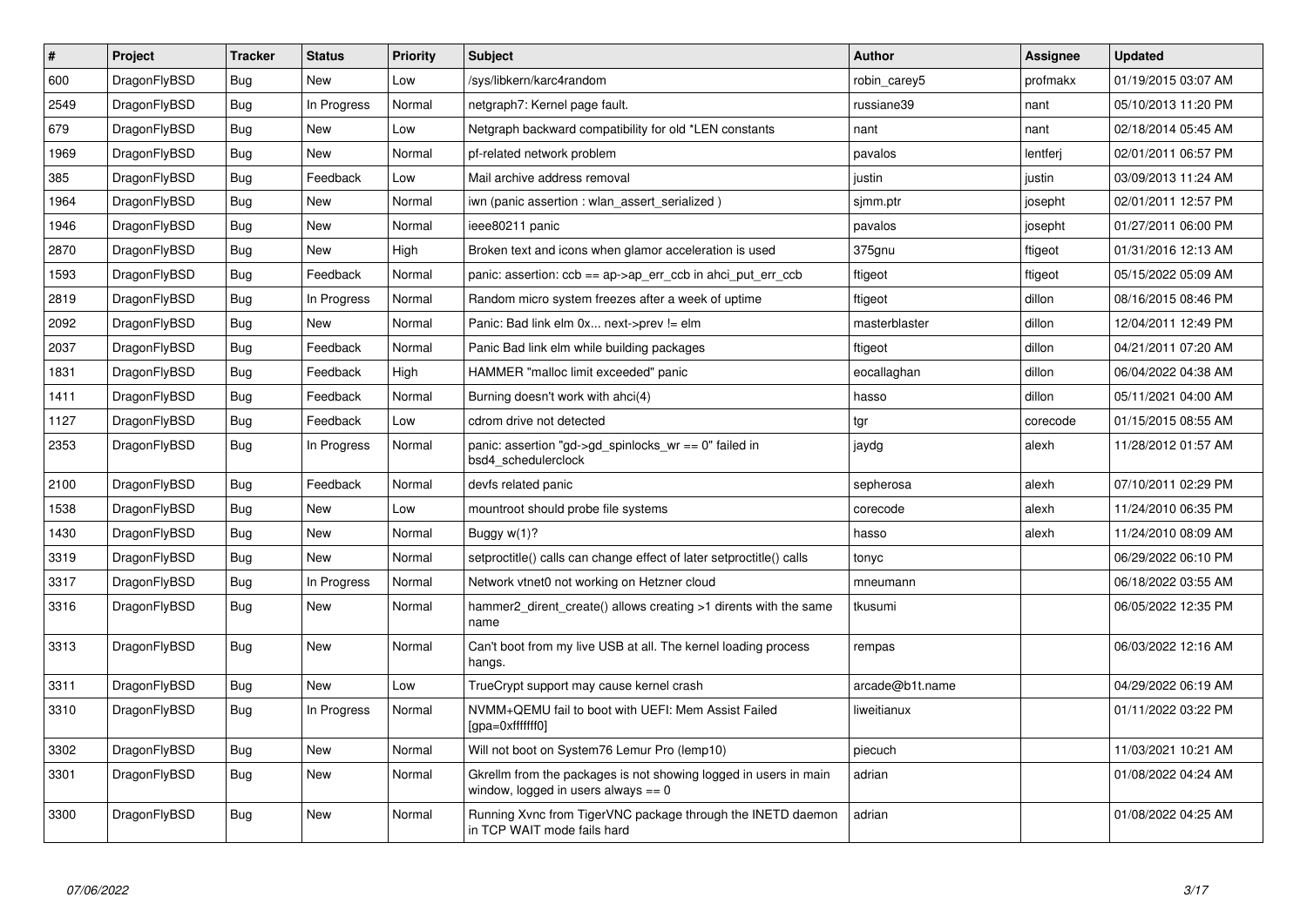| $\pmb{\#}$ | Project      | <b>Tracker</b> | <b>Status</b> | <b>Priority</b> | Subject                                                                                    | Author            | <b>Assignee</b> | <b>Updated</b>      |
|------------|--------------|----------------|---------------|-----------------|--------------------------------------------------------------------------------------------|-------------------|-----------------|---------------------|
| 3299       | DragonFlyBSD | Bug            | In Progress   | Normal          | DragonFlyBSD reports utterly wrong uptime (most of the time, right<br>after booting in)    | adrian            |                 | 11/11/2021 01:43 PM |
| 3298       | DragonFlyBSD | Bug            | <b>New</b>    | Normal          | Running "w" and having logged in via XDM through VNC, "w" prints<br>an extra error message | piecuch           |                 | 10/25/2021 09:16 AM |
| 3284       | DragonFlyBSD | <b>Bug</b>     | <b>New</b>    | Normal          | Wrong towlower() result for U+038A                                                         | bhaible           |                 | 07/10/2021 03:34 AM |
| 3283       | DragonFlyBSD | <b>Bug</b>     | New           | Normal          | mknodat() cannot create FIFOs                                                              | bhaible           |                 | 07/10/2021 03:34 AM |
| 3282       | DragonFlyBSD | Bug            | <b>New</b>    | Normal          | unexpected errno value from fopen()                                                        | bhaible           |                 | 07/10/2021 03:34 AM |
| 3281       | DragonFlyBSD | <b>Bug</b>     | New           | Normal          | Crash after leaving unattended for a while                                                 | bhaible           |                 | 07/10/2021 03:32 AM |
| 3280       | DragonFlyBSD | <b>Bug</b>     | New           | Normal          | KMS console and i915(4) not working in 6.0                                                 | cmusser           |                 | 07/10/2021 03:35 AM |
| 3278       | DragonFlyBSD | <b>Bug</b>     | New           | Normal          | Second screen image is distorted                                                           | arcade@b1t.name   |                 | 07/10/2021 03:36 AM |
| 3269       | DragonFlyBSD | <b>Bug</b>     | In Progress   | Normal          | Is double-buffer'd buf still required by HAMMER2?                                          | tkusumi           |                 | 05/12/2021 04:09 PM |
| 3266       | DragonFlyBSD | Bug            | <b>New</b>    | High            | Filesystems broken due to "KKASSERT(count &<br>TOK_COUNTMASK);"                            | tkusumi           |                 | 03/15/2021 01:21 PM |
| 3252       | DragonFlyBSD | <b>Bug</b>     | <b>New</b>    | Normal          | tcsetattr/tcgetattr set errno incorrectly on non-TTY                                       | tonyc             |                 | 10/26/2020 09:34 PM |
| 3249       | DragonFlyBSD | <b>Bug</b>     | <b>New</b>    | Normal          | HAMMER2 fsync(2) not working properly                                                      | tkusumi           |                 | 09/21/2020 07:07 AM |
| 3247       | DragonFlyBSD | <b>Bug</b>     | New           | Normal          | Kernel panic doing nothing much                                                            | phma              |                 | 09/12/2020 11:40 PM |
| 3246       | DragonFlyBSD | Bug            | New           | Normal          | HAMMER2 unable to handle ENOSPC properly                                                   | tkusumi           |                 | 09/04/2020 11:11 AM |
| 3245       | DragonFlyBSD | <b>Bug</b>     | <b>New</b>    | Normal          | panic: free: guard1x fail, i915 load from loader.conf                                      | polachok          |                 | 08/21/2020 10:36 AM |
| 3243       | DragonFlyBSD | <b>Bug</b>     | New           | Normal          | SMART status not reported properly for SSD disks                                           | daftaupe          |                 | 09/09/2020 11:03 PM |
| 3240       | DragonFlyBSD | Bug            | <b>New</b>    | High            | compile error because of openssl with /usr/dports/security/rhash for<br>mysql 8 install    | <b>UlasSAYGIN</b> |                 | 06/04/2020 08:05 AM |
| 3239       | DragonFlyBSD | <b>Bug</b>     | New           | Normal          | unable to SIGKILL glitched emacs                                                           | piecuch           |                 | 05/26/2020 03:30 AM |
| 3238       | DragonFlyBSD | <b>Bug</b>     | <b>New</b>    | Normal          | race conditions when printing from vkernel console                                         | piecuch           |                 | 05/19/2020 02:50 PM |
| 3235       | DragonFlyBSD | <b>Bug</b>     | New           | Normal          | Kernel panic in devfs_vnops.c                                                              | mneumann          |                 | 04/28/2020 07:00 AM |
| 3231       | DragonFlyBSD | Bug            | New           | Normal          | wifi drops on 5.8                                                                          | tse               |                 | 04/06/2020 05:08 AM |
| 3228       | DragonFlyBSD | <b>Bug</b>     | New           | Low             | pfi_kif_unref: state refcount <= 0 in dmesg                                                | justin            |                 | 03/05/2021 06:39 AM |
| 3226       | DragonFlyBSD | <b>Bug</b>     | New           | Normal          | Xorg freezes in vm: thread stuck in "objtrm1"                                              | peeter            |                 | 04/08/2020 02:10 AM |
| 3225       | DragonFlyBSD | <b>Bug</b>     | <b>New</b>    | Normal          | nfsd freeze when using gemu                                                                | tse               |                 | 03/17/2020 11:52 AM |
| 3224       | DragonFlyBSD | Bug            | New           | Normal          | Kernel panic when trying to ping6                                                          | zhtw              |                 | 03/08/2020 08:55 AM |
| 3222       | DragonFlyBSD | i Bug          | New           | Normal          | gcc - undefined reference to '__atomic_load' (missing libatomic?)                          | mneumann          |                 | 02/08/2020 02:45 AM |
| 3219       | DragonFlyBSD | Bug            | New           | Normal          | x11/xorg port can not be build                                                             | UlasSAYGIN        |                 | 03/31/2020 08:57 AM |
| 3218       | DragonFlyBSD | <b>Bug</b>     | New           | Normal          | Kernel panics are not sent to comconsole when booted over EFI                              | mqudsi            |                 | 12/02/2019 08:52 PM |
| 3217       | DragonFlyBSD | <b>Bug</b>     | New           | Normal          | rescue tools: make install fails if rescue folder doesn't exist                            | t_dfbsd           |                 | 11/27/2019 08:16 PM |
| 3215       | DragonFlyBSD | <b>Bug</b>     | New           | Normal          | Hang in tcdrain(3) after write(3)                                                          | noloader          |                 | 11/25/2019 03:08 PM |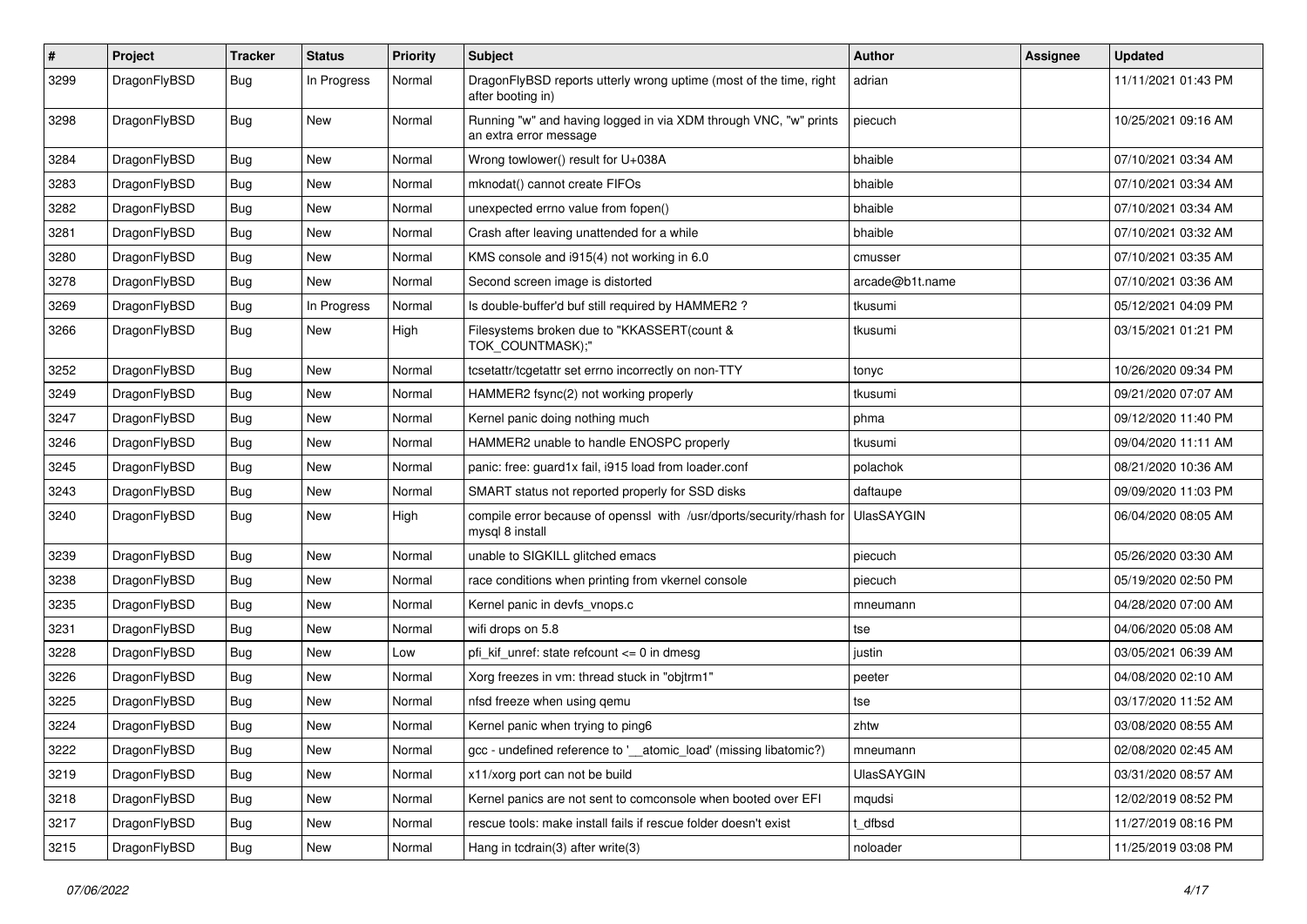| $\vert$ # | Project      | <b>Tracker</b> | <b>Status</b> | <b>Priority</b> | Subject                                                                                                                                                     | <b>Author</b>   | Assignee | <b>Updated</b>      |
|-----------|--------------|----------------|---------------|-----------------|-------------------------------------------------------------------------------------------------------------------------------------------------------------|-----------------|----------|---------------------|
| 3209      | DragonFlyBSD | <b>Bug</b>     | <b>New</b>    | Normal          | svc has some minor bugs                                                                                                                                     | arcade@b1t.name |          | 10/24/2019 09:08 AM |
| 3208      | DragonFlyBSD | Bug            | <b>New</b>    | Normal          | Crash related to nfsd                                                                                                                                       | tse             |          | 06/11/2020 05:52 AM |
| 3199      | DragonFlyBSD | <b>Bug</b>     | <b>New</b>    | Normal          | PFS label not found panic                                                                                                                                   | tse             |          | 08/21/2019 03:51 AM |
| 3197      | DragonFlyBSD | <b>Bug</b>     | <b>New</b>    | Normal          | DragonFly upgrades                                                                                                                                          | tse             |          | 04/18/2020 04:18 PM |
| 3196      | DragonFlyBSD | Bug            | <b>New</b>    | Normal          | test issue after redmine upgrade (2)                                                                                                                        | tuxillo         |          | 07/05/2019 04:33 AM |
| 3194      | DragonFlyBSD | <b>Bug</b>     | <b>New</b>    | High            | Hammer kernel crash on mirror-stream of PFS after upgrade<br>(assertion "cursor->flags &<br>HAMMER_CURSOR_ITERATE_CHECK" failed in<br>hammer btree iterate) | Anonymous       |          | 06/29/2019 01:32 PM |
| 3189      | DragonFlyBSD | Bug            | <b>New</b>    | Normal          | Allow DragonFly Mail Agent to accept an alternate config via<br>command line switch                                                                         | iang            |          | 08/16/2021 12:42 AM |
| 3184      | DragonFlyBSD | <b>Bug</b>     | <b>New</b>    | Normal          | tsleep(9) return value when PCATCH specified                                                                                                                | tkusumi         |          | 04/03/2019 06:49 AM |
| 3170      | DragonFlyBSD | Bug            | <b>New</b>    | Normal          | repeatable nfsd crash                                                                                                                                       | tse             |          | 06/11/2020 05:52 AM |
| 3165      | DragonFlyBSD | <b>Bug</b>     | New           | Normal          | Looping at boot time                                                                                                                                        | gop             |          | 12/28/2018 01:04 PM |
| 3157      | DragonFlyBSD | Bug            | <b>New</b>    | Normal          | TP-Link UE300 not working in 5.2-RELEASE                                                                                                                    | tuxillo         |          | 11/15/2018 02:08 PM |
| 3152      | DragonFlyBSD | <b>Bug</b>     | Feedback      | Normal          | Console's size in ttyv0 and single user mode is sticking to 80x25,<br>while ttyv1 can make use of the whole screen                                          | overtime        |          | 02/24/2019 01:08 AM |
| 3143      | DragonFlyBSD | Bug            | <b>New</b>    | Normal          | assertion "0" failed in hammer2 inode xop chain sync                                                                                                        | cbin            |          | 07/18/2018 12:50 PM |
| 3141      | DragonFlyBSD | <b>Bug</b>     | <b>New</b>    | Normal          | dhclient blocks boot process                                                                                                                                | rowo            |          | 12/16/2018 11:01 AM |
| 3139      | DragonFlyBSD | Bug            | <b>New</b>    | Normal          | USB Mouse Does Not Work in DragonflyBSD guest on VirtualBox                                                                                                 | chiguy1256      |          | 06/24/2018 10:14 PM |
| 3134      | DragonFlyBSD | <b>Bug</b>     | <b>New</b>    | Normal          | RFC 3021 (/31 networks) appear to be unsupported                                                                                                            | jailbird        |          | 05/16/2018 11:03 PM |
| 3132      | DragonFlyBSD | Bug            | <b>New</b>    | Low             | unifdef mined                                                                                                                                               | bcallah         |          | 04/26/2018 08:34 PM |
| 3129      | DragonFlyBSD | <b>Bug</b>     | <b>New</b>    | High            | Kernel panic with 5.2.0 on A2SDi-4C-HLN4F                                                                                                                   | stateless       |          | 04/24/2018 12:50 AM |
| 3124      | DragonFlyBSD | <b>Bug</b>     | <b>New</b>    | High            | DragonFlyBSD 5.0.2 with Hammer2 with UEFI install doesn't boot                                                                                              | wiesl           |          | 06/18/2019 05:07 AM |
| 3120      | DragonFlyBSD | Bug            | <b>New</b>    | Normal          | Intel AC 8260 firmware does not load                                                                                                                        | Vintodrimmer    |          | 08/28/2018 03:30 AM |
| 3117      | DragonFlyBSD | <b>Bug</b>     | <b>New</b>    | Normal          | Problem with colours if "intel" video-driver used                                                                                                           | dpostolov       |          | 01/07/2018 11:35 PM |
| 3116      | DragonFlyBSD | Bug            | <b>New</b>    | Normal          | da0 detects on very big volume if to remove usb install stick and<br>reboot on Intel NUC5PPYH                                                               | dpostolov       |          | 01/07/2018 09:40 PM |
| 3113      | DragonFlyBSD | Bug            | In Progress   | Urgent          | Booting vKernel fails due being out of swap space                                                                                                           | tcullen         |          | 05/11/2021 04:14 AM |
| 3111      | DragonFlyBSD | <b>Bug</b>     | In Progress   | High            | Mouse lags every second heavily under X11                                                                                                                   | mneumann        |          | 12/12/2017 09:46 PM |
| 3110      | DragonFlyBSD | Bug            | <b>New</b>    | Normal          | crash with ipfw3 under load                                                                                                                                 | bnegre82        |          | 12/09/2017 06:22 AM |
| 3107      | DragonFlyBSD | <b>Bug</b>     | <b>New</b>    | Low             | ACPI interrupt storm when loading i915 on Lenovo T460                                                                                                       | oyvinht         |          | 07/15/2020 07:01 AM |
| 3101      | DragonFlyBSD | Bug            | <b>New</b>    | Low             | PFI CGI install not working in dragonflybsd 5.0.1 USB install                                                                                               | bnegre82        |          | 05/11/2021 04:14 AM |
| 3076      | DragonFlyBSD | Bug            | <b>New</b>    | Normal          | sys/dev/netif/ig_hal/e1000_ich8lan.c:1594: sanity checking mixup?                                                                                           | dcb             |          | 10/11/2017 01:58 AM |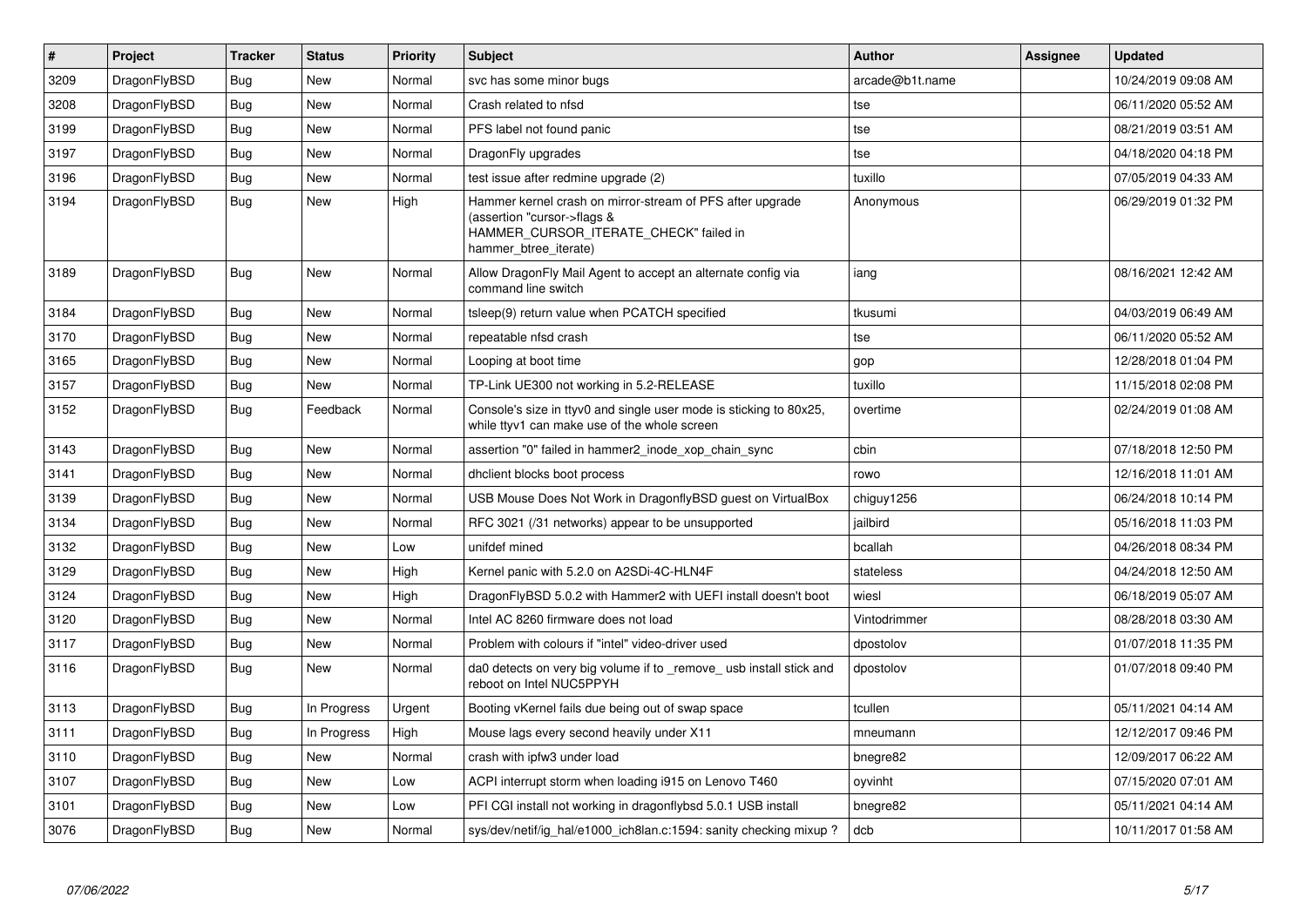| #    | Project      | <b>Tracker</b> | <b>Status</b> | <b>Priority</b> | Subject                                                                                                 | Author                 | Assignee | <b>Updated</b>      |
|------|--------------|----------------|---------------|-----------------|---------------------------------------------------------------------------------------------------------|------------------------|----------|---------------------|
| 3052 | DragonFlyBSD | <b>Bug</b>     | <b>New</b>    | Normal          | panic DragonFly v4.8.1-RELEASE by mounting a malformed NTFS<br>image [64.000]                           | open.source@ribose.com |          | 08/14/2017 03:22 AM |
| 3051 | DragonFlyBSD | <b>Bug</b>     | <b>New</b>    | Normal          | panic DragonFly v4.8.1-RELEASE by mounting a malformed NTFS<br>image [12.000]                           | open.source@ribose.com |          | 08/14/2017 03:20 AM |
| 3049 | DragonFlyBSD | Bug            | <b>New</b>    | Normal          | panic DragonFly v4.8.1-RELEASE by mounting a malformed<br>msdosfs image [12.128]                        | open.source@ribose.com |          | 08/14/2017 02:53 AM |
| 3047 | DragonFlyBSD | <b>Bug</b>     | New           | Normal          | HAMMER critical write error                                                                             | samuel                 |          | 06/19/2019 09:50 AM |
| 3036 | DragonFlyBSD | Bug            | New           | Normal          | panic in icmp redirect start() ASSERT IN NETISR(0)                                                      | tautolog               |          | 05/11/2017 07:27 PM |
| 3035 | DragonFlyBSD | <b>Bug</b>     | <b>New</b>    | Normal          | panic: assertion "cpu >= 0 && cpu < ncpus" failed in netisr_cpuport<br>at /usr/src/sys/net/netisr2.h:87 | masu                   |          | 05/11/2017 01:24 AM |
| 3029 | DragonFlyBSD | <b>Bug</b>     | New           | Normal          | Running DflyBSD 4.8 on FreeBSD bhyve as a guest                                                         | iron                   |          | 05/13/2022 04:33 AM |
| 3025 | DragonFlyBSD | <b>Bug</b>     | New           | Normal          | sys/dev/powermng/powernow/powernow.c:284: bad comparison?                                               | dcb                    |          | 09/23/2017 07:45 AM |
| 3024 | DragonFlyBSD | Bug            | <b>New</b>    | Low             | sys/dev/netif/wi/if_wi.c:1090]: (style) Redundant condition                                             | dcb                    |          | 04/11/2017 11:56 AM |
| 3022 | DragonFlyBSD | Bug            | New           | Normal          | sys/dev/netif/ath/ath/if ath.c:2142: strange bitmask?                                                   | dcb                    |          | 04/11/2017 11:49 AM |
| 3021 | DragonFlyBSD | Bug            | In Progress   | Normal          | sys/dev/drm/i915/i915_gem_stolen.c:115]: (error) Signed integer<br>overflow for expression '65535<<20'  | dcb                    |          | 04/11/2017 12:46 PM |
| 3018 | DragonFlyBSD | Bug            | <b>New</b>    | Normal          | sys/bus/u4b/wlan/if_run.c:5464]: (style) Redundant condition                                            | dcb                    |          | 04/11/2017 11:26 AM |
| 3011 | DragonFlyBSD | <b>Bug</b>     | In Progress   | Normal          | dragonfly/sys/dev/netif/re/re.c: suspicious code?                                                       | dcb                    |          | 07/29/2017 01:26 AM |
| 3006 | DragonFlyBSD | Bug            | <b>New</b>    | Normal          | boot0cfg: panic in kern_udev.c in function _udev_dict_set_cstr when<br>installing in VirtualBox         | MichiGreat             |          | 04/01/2017 02:22 PM |
| 2994 | DragonFlyBSD | Bug            | <b>New</b>    | Normal          | Intermittent boot hangs after git: hammer - HAMMER Version 7                                            | davshao                |          | 03/30/2017 02:06 PM |
| 2972 | DragonFlyBSD | Bug            | New           | Normal          | ipfw3 "deny to me" does not work correctly                                                              | mneumann               |          | 12/27/2016 12:11 PM |
| 2970 | DragonFlyBSD | Bug            | <b>New</b>    | Normal          | kernel 4.7: "Is -I" causes panic on UDF filesystem: "bgetvp -<br>overlapping buffer"                    | peeter                 |          | 12/21/2016 02:46 AM |
| 2958 | DragonFlyBSD | Bug            | Feedback      | Normal          | Hammer FS dies during pruning after massive write load                                                  | neilb                  |          | 10/11/2016 04:20 AM |
| 2957 | DragonFlyBSD | <b>Bug</b>     | Feedback      | Normal          | swapoff -a followed by swapon -a doesn't give your swap back                                            | neilb                  |          | 10/09/2016 04:17 AM |
| 2936 | DragonFlyBSD | Bug            | New           | Normal          | loader.efi crashes while loading kernel                                                                 | spaceille              |          | 08/20/2016 06:17 AM |
| 2931 | DragonFlyBSD | <b>Bug</b>     | New           | Low             | 'gdb' of 'vkernel' unable to print backtrace                                                            | tofergus               |          | 07/26/2016 01:51 PM |
| 2930 | DragonFlyBSD | <b>Bug</b>     | <b>New</b>    | High            | 'objcache' causes panic during 'nfs_readdir'                                                            | tofergus               |          | 07/26/2016 01:09 PM |
| 2924 | DragonFlyBSD | <b>Bug</b>     | New           | Normal          | cat -v fails to tag characters in extended table with M- prefix with<br>some locales                    | sevan                  |          | 07/11/2016 07:18 AM |
| 2917 | DragonFlyBSD | <b>Bug</b>     | New           | Normal          | da8: reading primary partition table: error accessing offset<br>000000000000 for 512                    | liweitianux            |          | 05/11/2021 08:43 PM |
| 2915 | DragonFlyBSD | Bug            | New           | High            | Hammer mirror-copy problem                                                                              | t_dfbsd                |          | 08/25/2016 05:28 AM |
| 2898 | DragonFlyBSD | Bug            | New           | Normal          | HAMMER panic                                                                                            | pavalos                |          | 11/03/2018 07:05 AM |
| 2892 | DragonFlyBSD | <b>Bug</b>     | New           | Normal          | swap_pager:indefinite wait bufferf error                                                                | <b>Ihmwzy</b>          |          | 02/21/2016 10:32 PM |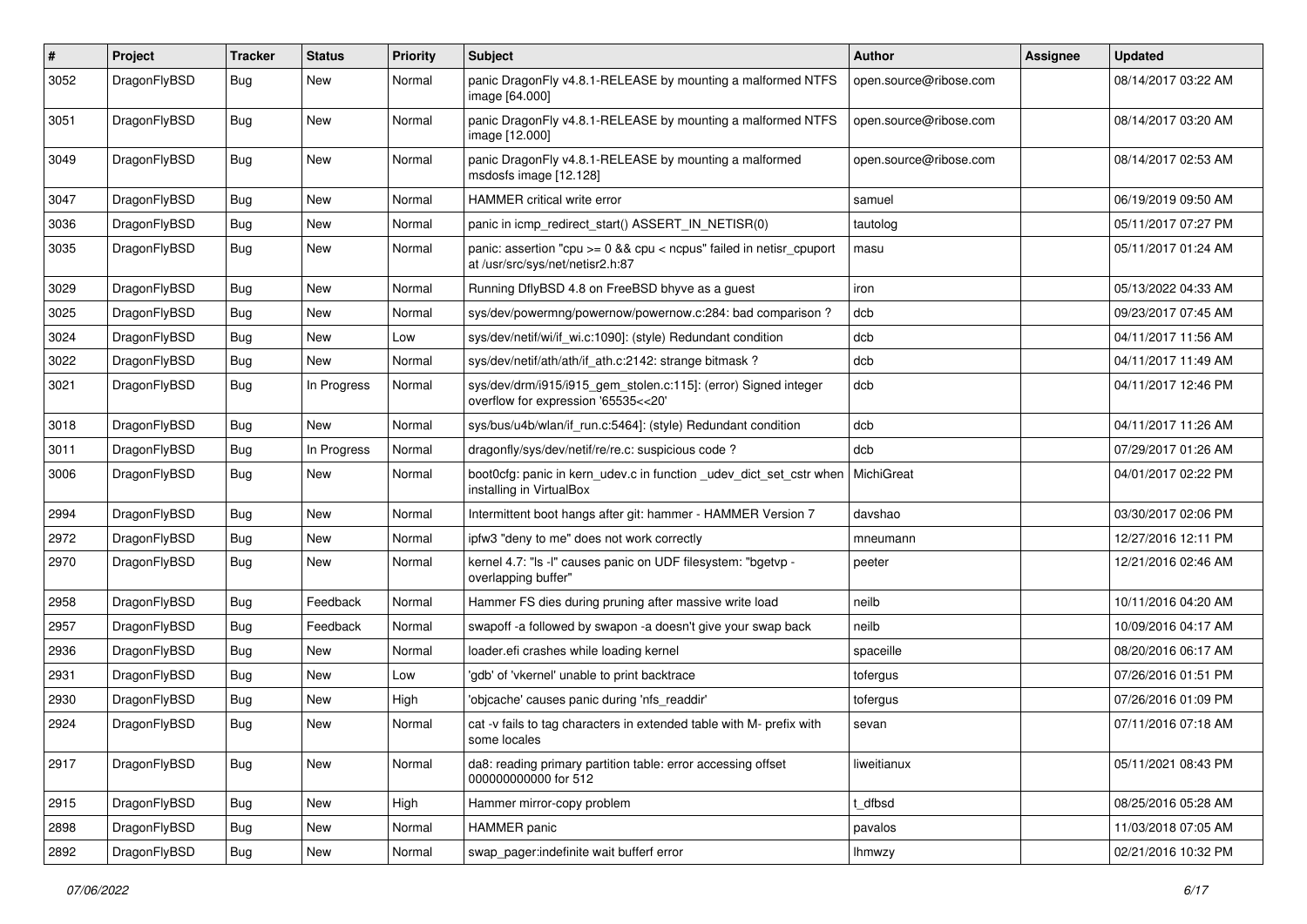| $\sharp$ | Project      | <b>Tracker</b> | <b>Status</b> | <b>Priority</b> | Subject                                                                                                              | <b>Author</b>    | Assignee | <b>Updated</b>      |
|----------|--------------|----------------|---------------|-----------------|----------------------------------------------------------------------------------------------------------------------|------------------|----------|---------------------|
| 2891     | DragonFlyBSD | <b>Bug</b>     | New           | Normal          | Kernel panic in IEEE802.11 related code                                                                              | shamaz           |          | 05/29/2016 05:49 PM |
| 2890     | DragonFlyBSD | Bug            | New           | Normal          | not able to boot usb installer on Toshiba Chromebook 2                                                               | johnnywhishbone  |          | 02/22/2016 03:42 AM |
| 2887     | DragonFlyBSD | <b>Bug</b>     | New           | Low             | Missing extattr_namespace_to_string and<br>extattr_string_to_namespace functions                                     | rubenk           |          | 02/06/2016 05:09 AM |
| 2886     | DragonFlyBSD | Bug            | <b>New</b>    | Normal          | dragonfly mail agent: sending a testmail causes high system load                                                     | worf             |          | 02/05/2016 05:53 AM |
| 2882     | DragonFlyBSD | <b>Bug</b>     | New           | Low             | bridge sends packets from individual interfaces                                                                      | arcade@b1t.name  |          | 01/09/2016 12:43 PM |
| 2881     | DragonFlyBSD | Bug            | New           | Normal          | Pulseaudio hangs/resets system when starting X11                                                                     | mneumann         |          | 01/09/2016 03:08 AM |
| 2878     | DragonFlyBSD | Bug            | <b>New</b>    | Low             | [fix] CCVER problem when using clang and cpu extensions<br>(intrinsics)                                              | arcade@b1t.name  |          | 06/24/2016 04:25 AM |
| 2877     | DragonFlyBSD | Bug            | New           | Low             | sed fails when working with UTF-8 locale and non-UTF symbols                                                         | arcade@b1t.name  |          | 12/30/2015 11:20 AM |
| 2874     | DragonFlyBSD | <b>Bug</b>     | New           | Normal          | make world DESTDIR=/emptydir fails                                                                                   | pascii           |          | 12/25/2015 07:04 AM |
| 2863     | DragonFlyBSD | <b>Bug</b>     | New           | Normal          | HAMMER synch tid is zero                                                                                             | shamaz           |          | 12/12/2015 11:24 PM |
| 2859     | DragonFlyBSD | Bug            | New           | Low             | Installer configuration menu always highlights "Select timezone", no<br>matter which step was last completed.        | cgag             |          | 12/02/2015 01:54 PM |
| 2858     | DragonFlyBSD | Bug            | New           | Low             | Installer "Local or UTC" question should have "No" selected by<br>default.                                           | cgag             |          | 12/02/2015 01:18 PM |
| 2857     | DragonFlyBSD | Bug            | <b>New</b>    | Normal          | hammer stalls via bitcoin-qt                                                                                         | tkusumi          |          | 11/30/2015 06:52 AM |
| 2852     | DragonFlyBSD | Bug            | New           | Normal          | Hammer File System - hangs on undo during system boot / mount -<br>will not recover on DragonFlyBSD newer than 3.6.0 | abale            |          | 05/11/2021 04:07 AM |
| 2840     | DragonFlyBSD | Bug            | <b>New</b>    | Normal          | wrong voltage is reported                                                                                            | yellowrabbit2010 |          | 09/11/2015 06:09 PM |
| 2835     | DragonFlyBSD | Bug            | New           | Normal          | /usr/include/c++/5.0/bits/c++locale.h likes<br>POSIX_C_SOURCE>=200809                                                | davshao          |          | 11/18/2015 03:40 AM |
| 2820     | DragonFlyBSD | Bug            | <b>New</b>    | Normal          | TP-Link USB Wi-Fi adapter cannot be reattached to the system                                                         | shamaz           |          | 05/22/2015 09:45 PM |
| 2816     | DragonFlyBSD | <b>Bug</b>     | <b>New</b>    | Normal          | A multitasking process being debugged can get stuck                                                                  | phma             |          | 05/19/2015 03:57 AM |
| 2812     | DragonFlyBSD | <b>Bug</b>     | <b>New</b>    | Normal          | Panic on Intel DE3815TYKHE                                                                                           | tmorp            |          | 05/14/2015 03:14 PM |
| 2809     | DragonFlyBSD | Bug            | New           | Normal          | hammer mirror-stream                                                                                                 | masu             |          | 04/10/2015 12:33 AM |
| 2808     | DragonFlyBSD | <b>Bug</b>     | <b>New</b>    | Normal          | X freeze by switching between X and VT - results in black screen                                                     | lukesky333       |          | 05/11/2021 03:55 AM |
| 2806     | DragonFlyBSD | <b>Bug</b>     | New           | Normal          | failed to configure a link-local address on ath0 (errno = 22)                                                        | Chingyuan        |          | 05/25/2021 01:00 AM |
| 2803     | DragonFlyBSD | <b>Bug</b>     | <b>New</b>    | Normal          | HAMMER: Warning: UNDO area too small!                                                                                | ftigeot          |          | 03/11/2015 03:42 PM |
| 2802     | DragonFlvBSD | Bug            | <b>New</b>    | Normal          | USB Wifi urtwn0 crash from cd boot                                                                                   | opvalues         |          | 03/10/2015 01:07 AM |
| 2799     | DragonFlyBSD | Bug            | New           | Normal          | Fatal trap 12 caused by moused(8) -p /dev/cual0                                                                      | opvalues         |          | 03/04/2015 11:01 PM |
| 2797     | DragonFlyBSD | Bug            | In Progress   | Low             | vkernels with & without machdep.pmap_mmu_optimize                                                                    | yellowrabbit2010 |          | 11/27/2021 08:06 AM |
| 2788     | DragonFlyBSD | <b>Bug</b>     | <b>New</b>    | Normal          | ioctl GSLICEINFO: Not working for vnode slice                                                                        | mneumann         |          | 02/12/2015 07:49 AM |
| 2738     | DragonFlyBSD | <b>Bug</b>     | New           | Normal          | Hammer: Strange behavior when trying to recover old version of<br>moved file                                         | roland           |          | 11/20/2014 08:02 AM |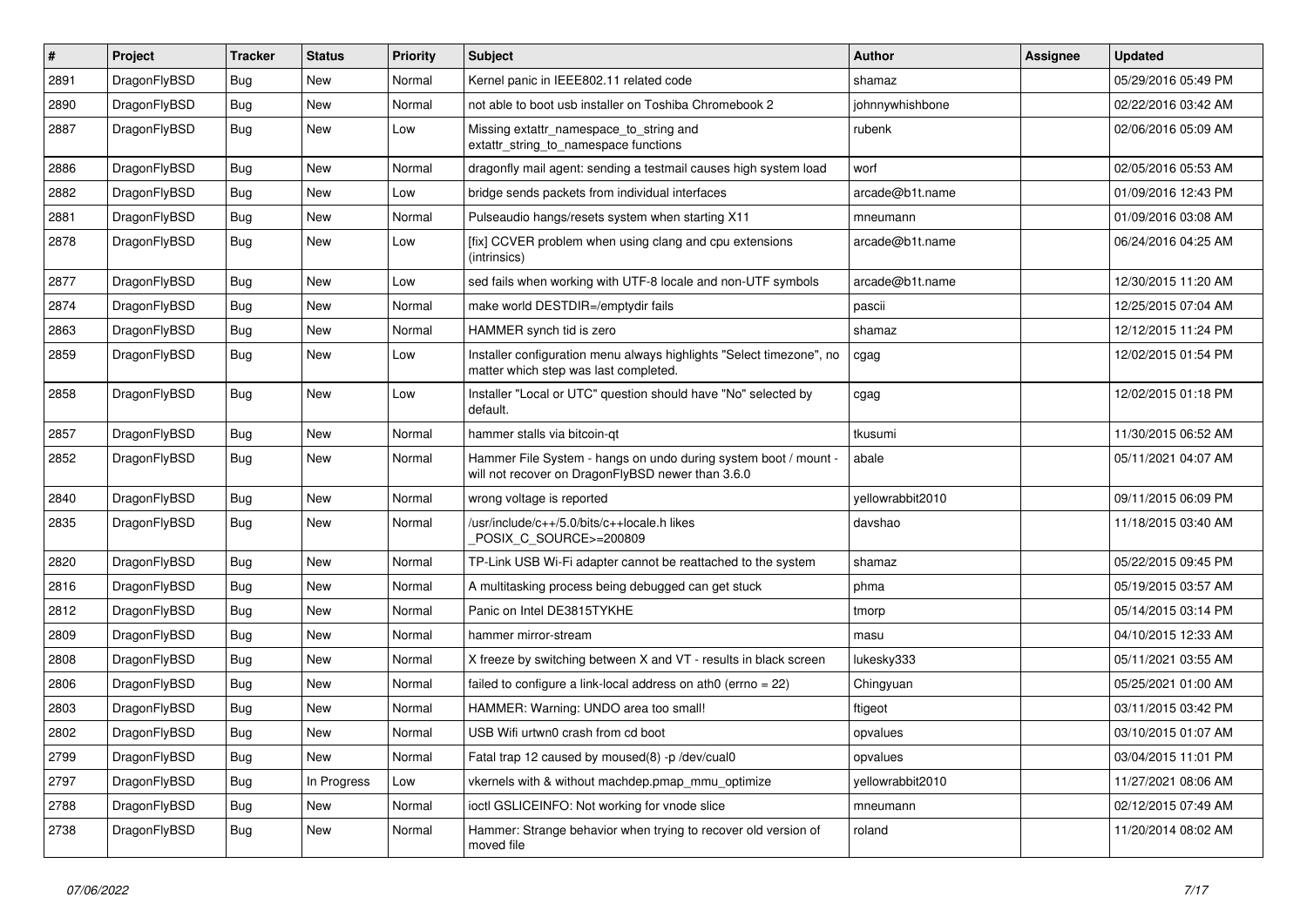| $\sharp$ | Project      | <b>Tracker</b> | <b>Status</b> | <b>Priority</b> | Subject                                                                                                   | <b>Author</b> | Assignee | <b>Updated</b>      |
|----------|--------------|----------------|---------------|-----------------|-----------------------------------------------------------------------------------------------------------|---------------|----------|---------------------|
| 2736     | DragonFlyBSD | <b>Bug</b>     | <b>New</b>    | High            | kernel panics on acpi_timer_probe function                                                                | cnb           |          | 05/11/2021 03:55 AM |
| 2735     | DragonFlyBSD | Bug            | New           | Urgent          | iwn panics SYSSASSERT                                                                                     | cnb           |          | 05/11/2021 03:55 AM |
| 2731     | DragonFlyBSD | Bug            | In Progress   | Normal          | Screen full of random colors when starting Xorg with Intel Haswell<br>HD Graphics P4600                   | jkatzmaier    |          | 11/12/2014 04:08 PM |
| 2712     | DragonFlyBSD | Bug            | <b>New</b>    | Normal          | connect(2) returns EINVAL when retrying after ECONNREFUSED                                                | jorisgio      |          | 08/14/2014 05:31 PM |
| 2708     | DragonFlyBSD | <b>Bug</b>     | <b>New</b>    | Normal          | unable to send TCP nor UDP on age(4) interface                                                            | dermiste      |          | 05/11/2021 03:54 AM |
| 2688     | DragonFlyBSD | <b>Bug</b>     | New           | Normal          | 67613368bdda7 Fix wrong checks for U4B presence Asrock Z77M<br>difficulty detecting USB keyboard          | davshao       |          | 06/28/2014 07:08 PM |
| 2687     | DragonFlyBSD | Bug            | <b>New</b>    | Normal          | natacontrol software RAID in installer                                                                    | csmelosky     |          | 06/22/2014 12:03 PM |
| 2680     | DragonFlyBSD | Bug            | <b>New</b>    | Low             | boot0cfg update makes box unbootable                                                                      | herrgard      |          | 06/10/2014 06:02 AM |
| 2675     | DragonFlyBSD | <b>Bug</b>     | <b>New</b>    | Low             | Ultimate N WiFi Link 5300 get iwn_intr: fatal firmware error on 5GHz                                      | revuwa        |          | 05/11/2021 04:07 AM |
| 2674     | DragonFlyBSD | <b>Bug</b>     | <b>New</b>    | Normal          | <b>GPT Support</b>                                                                                        | ftigeot       |          | 12/28/2015 02:54 PM |
| 2657     | DragonFlyBSD | <b>Bug</b>     | <b>New</b>    | High            | Needs acl to migrate our servers                                                                          | ferney        |          | 03/31/2014 11:37 AM |
| 2652     | DragonFlyBSD | <b>Bug</b>     | <b>New</b>    | Normal          | 189a0ff3761b47  ix: Implement MSI-X support locks up Lenovo<br>S10 Intel Atom n270                        | davshao       |          | 05/14/2014 01:55 AM |
| 2647     | DragonFlyBSD | Bug            | <b>New</b>    | Normal          | HAMMER panic on 3.6.0                                                                                     | tuxillo       |          | 05/11/2021 03:54 AM |
| 2645     | DragonFlyBSD | <b>Bug</b>     | New           | Normal          | panic with dsched fq and ioprio                                                                           | jyoung15      |          | 02/20/2014 07:29 AM |
| 2644     | DragonFlyBSD | Bug            | Feedback      | Normal          | 3.6.0-REL trap 9 on boot                                                                                  | memmerto      |          | 11/27/2021 08:08 AM |
| 2641     | DragonFlyBSD | <b>Bug</b>     | New           | Normal          | Panic when loading natapci as module                                                                      | tuxillo       |          | 05/11/2021 03:54 AM |
| 2638     | DragonFlyBSD | Bug            | Feedback      | High            | Fix machdep.pmap_mmu_optimize                                                                             | tuxillo       |          | 05/11/2021 04:07 AM |
| 2636     | DragonFlyBSD | <b>Bug</b>     | Feedback      | Low             | Add -x flag to iostat (a la solaris)                                                                      | tuxillo       |          | 05/11/2021 04:07 AM |
| 2631     | DragonFlyBSD | <b>Bug</b>     | In Progress   | Low             | Verify library versioning current with full package build and switch it<br>on (after publishing packages) | tuxillo       |          | 05/11/2021 04:06 AM |
| 2630     | DragonFlyBSD | Bug            | New           | Normal          | Bring in latest iconv fixes from FreeBSD10 as well as csmapper<br>updates                                 | tuxillo       |          | 05/11/2021 03:54 AM |
| 2629     | DragonFlyBSD | Bug            | New           | Normal          | Replace gcc44 with llvm34, clang34, and libc++                                                            | tuxillo       |          | 06/02/2014 02:30 PM |
| 2626     | DragonFlyBSD | <b>Bug</b>     | New           | Normal          | iwn driver drops with error: "firmware error 'iwn_intr: fatal firmware<br>error"                          | rodyaj        |          | 01/09/2014 05:50 AM |
| 2622     | DragonFlyBSD | Bug            | <b>New</b>    | Normal          | VAIO FIT15E fn keys support                                                                               | nonsolosoft   |          | 12/31/2013 01:31 AM |
| 2621     | DragonFlyBSD | Bug            | <b>New</b>    | Normal          | core dump using cdrom                                                                                     | nonsolosoft   |          | 12/27/2013 12:43 AM |
| 2620     | DragonFlyBSD | Bug            | New           | Normal          | moused problem                                                                                            | FilippoMo     |          | 12/20/2013 10:32 AM |
| 2619     | DragonFlyBSD | Bug            | New           | Normal          | DragonFly 3.6 can't be installed on a 6TB volume                                                          | ftigeot       |          | 02/23/2014 11:55 PM |
| 2618     | DragonFlyBSD | <b>Bug</b>     | New           | Normal          | mouse problem on RELEASE-3_6_0                                                                            | FilippoMo     |          | 12/20/2013 03:26 AM |
| 2617     | DragonFlyBSD | Bug            | Feedback      | Normal          | Possible issue with wireless mouse on 3.6 release                                                         | FilippoMo     |          | 01/14/2015 03:42 PM |
| 2611     | DragonFlyBSD | <b>Bug</b>     | New           | Normal          | Change in IP address results in network not working                                                       | phma          |          | 12/05/2013 07:55 PM |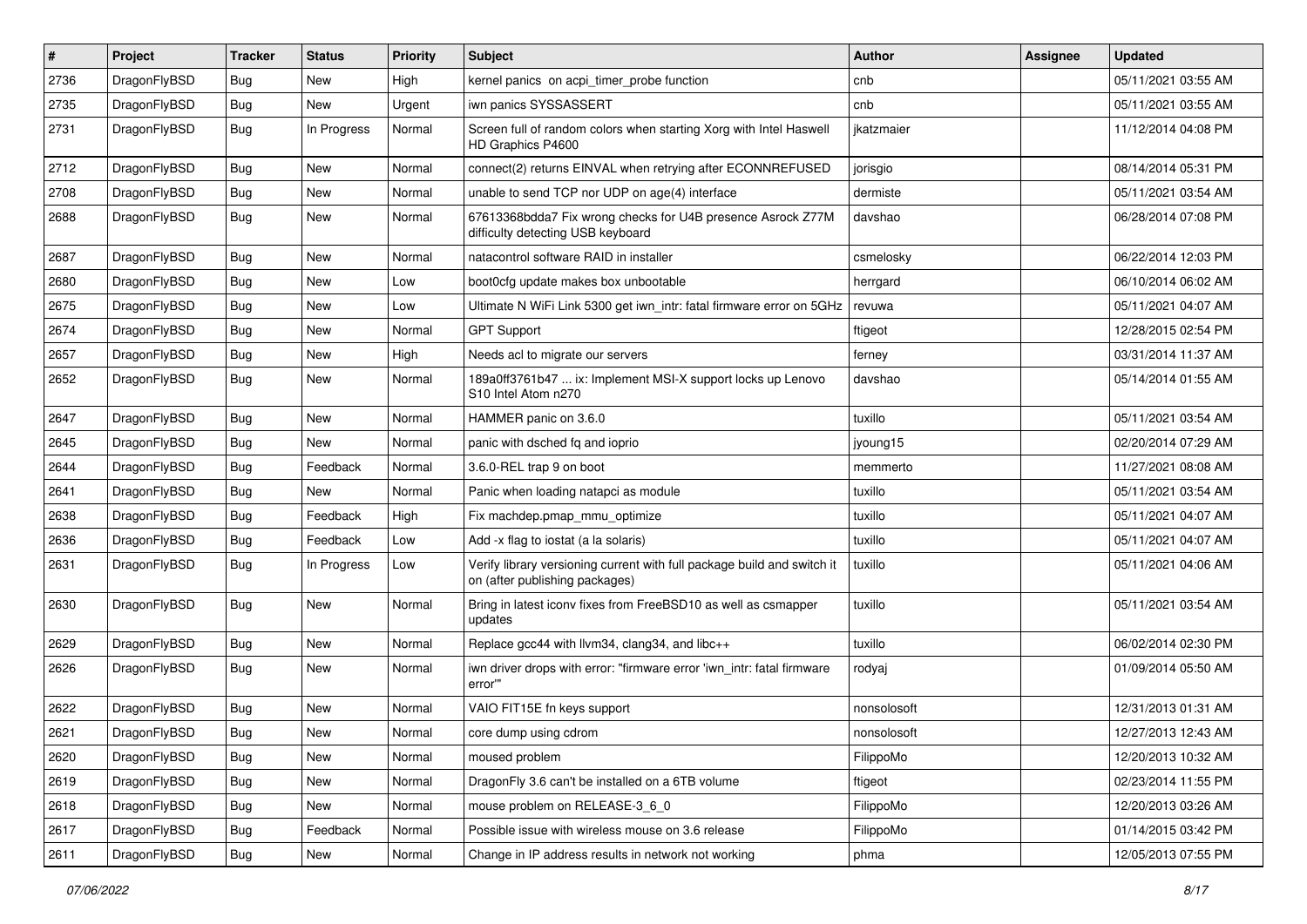| #    | Project      | <b>Tracker</b> | <b>Status</b> | <b>Priority</b> | Subject                                                                                                                      | <b>Author</b>     | Assignee | <b>Updated</b>      |
|------|--------------|----------------|---------------|-----------------|------------------------------------------------------------------------------------------------------------------------------|-------------------|----------|---------------------|
| 2609 | DragonFlyBSD | Bug            | New           | Normal          | master: panic: assertion<br>"LWKT_TOKEN_HELD_ANY(vm_object_token(object))" failed in<br>swp pager lookup                     | thomas.nikolajsen |          | 11/28/2013 11:36 AM |
| 2604 | DragonFlyBSD | Bug            | <b>New</b>    | Normal          | dell laptop does not boot with LATEST                                                                                        | isenmann          |          | 11/20/2013 02:07 AM |
| 2598 | DragonFlyBSD | Bug            | New           | Normal          | i386 via USB Booting                                                                                                         | mbzadegan         |          | 10/21/2013 02:28 AM |
| 2595 | DragonFlyBSD | <b>Bug</b>     | <b>New</b>    | Normal          | DragonFly 3.4.3 crashes on SUN Blade X6250 with Qlogic ISP 2432<br>FC card                                                   | Turvamies         |          | 10/07/2013 11:53 AM |
| 2587 | DragonFlyBSD | <b>Bug</b>     | <b>New</b>    | Normal          | SATA DVD writer not detected by DragonFly                                                                                    | srussell          |          | 09/04/2020 08:55 AM |
| 2586 | DragonFlyBSD | <b>Bug</b>     | <b>New</b>    | Normal          | pf: "modulate" state seems problematic                                                                                       | srussell          |          | 09/25/2013 07:36 PM |
| 2569 | DragonFlyBSD | Bug            | <b>New</b>    | Normal          | ctime NFS                                                                                                                    | ferney            |          | 08/11/2013 04:35 AM |
| 2568 | DragonFlyBSD | <b>Bug</b>     | <b>New</b>    | Normal          | AHCI panic                                                                                                                   | josepht           |          | 06/07/2013 05:52 PM |
| 2565 | DragonFlyBSD | <b>Bug</b>     | New           | Normal          | "ifconfig ix0 up" panic                                                                                                      | ltpig402a         |          | 06/03/2013 05:46 AM |
| 2557 | DragonFlyBSD | Bug            | <b>New</b>    | Normal          | stock 3.4.1 kernel halts during booting if dm and dm_target_crypt<br>are loaded and RAID controller is present               | phma              |          | 05/12/2013 10:38 PM |
| 2556 | DragonFlyBSD | Bug            | Feedback      | Normal          | DragonFly v3.5.0.81.gd3479 - Process signal weirdness                                                                        | tuxillo           |          | 12/17/2013 03:48 PM |
| 2552 | DragonFlyBSD | <b>Bug</b>     | New           | Low             | hammer recovery should indicate progress                                                                                     | phma              |          | 05/03/2013 12:13 AM |
| 2547 | DragonFlyBSD | <b>Bug</b>     | <b>New</b>    | High            | crashed while doing a dry run of pkg_rolling-replace                                                                         | phma              |          | 04/18/2013 10:40 PM |
| 2544 | DragonFlyBSD | Bug            | <b>New</b>    | Normal          | live DVD system boot (menu option 1) caused db> prompt on<br>PE1950                                                          | estrabd           |          | 05/11/2021 03:54 AM |
| 2535 | DragonFlyBSD | Bug            | <b>New</b>    | Normal          | Imap processes apparentlt blocked on disk I/O                                                                                | ftigeot           |          | 04/02/2013 09:31 AM |
| 2531 | DragonFlyBSD | Bug            | <b>New</b>    | Normal          | camcontrol fails to disable APM                                                                                              | m.lombardi85      |          | 03/23/2013 12:28 PM |
| 2529 | DragonFlyBSD | <b>Bug</b>     | <b>New</b>    | Low             | Sundance network adapter is not detected and attached                                                                        | kworr             |          | 03/25/2013 02:29 AM |
| 2526 | DragonFlyBSD | <b>Bug</b>     | <b>New</b>    | Normal          | hammer cleanup doesn't run on first day of DST                                                                               | pavalos           |          | 10/18/2016 05:28 PM |
| 2520 | DragonFlyBSD | Bug            | <b>New</b>    | Normal          | panic: assertion "IS_SERIALIZED((ifp->if_serializer))" failed in<br>if_default_serialize_assert at /usr/src/sys/net/if.c:437 | ano               |          | 03/09/2013 12:14 AM |
| 2509 | DragonFlyBSD | Bug            | <b>New</b>    | Normal          | Redefinition of DIRBLKSIZ in restore(8)                                                                                      | swildner          |          | 06/04/2022 04:40 AM |
| 2499 | DragonFlyBSD | <b>Bug</b>     | In Progress   | Urgent          | DRAGONFLY 3 2 lockd not responding correctly                                                                                 | Nerzhul           |          | 01/22/2013 12:47 PM |
| 2498 | DragonFlyBSD | Bug            | New           | Normal          | DFBSD v3.2.2-RELEASE - LIST_FIRST(&bp->b_dep) == NULL"<br>failed in vfs_vmio_release                                         | tuxillo           |          | 05/31/2022 04:09 PM |
| 2495 | DragonFlyBSD | Bug            | <b>New</b>    | High            | DFBSD v3.3.0.960.g553fe7 - ocnt != 0" failed in<br>prop_object_release                                                       | tuxillo           |          | 05/31/2022 04:08 PM |
| 2493 | DragonFlyBSD | Bug            | <b>New</b>    | Normal          | vidcontrol: invalid video mode name                                                                                          | Svarov            |          | 01/24/2013 09:55 AM |
| 2490 | DragonFlyBSD | <b>Bug</b>     | <b>New</b>    | Normal          | nmalloc should color addresses to avoid cache bank conflictsw                                                                | vsrinivas         |          | 06/10/2014 05:51 AM |
| 2489 | DragonFlyBSD | <b>Bug</b>     | New           | Normal          | nmalloc doesn't cache VA for allocations > 8KB                                                                               | vsrinivas         |          | 06/10/2014 05:51 AM |
| 2473 | DragonFlyBSD | <b>Bug</b>     | New           | Normal          | Kernel crash when trying to up the wpi0 device (Dfly<br>v3.3.0.758.g47388-DEVELOPMENT)                                       | tomaz             |          | 02/24/2014 08:50 AM |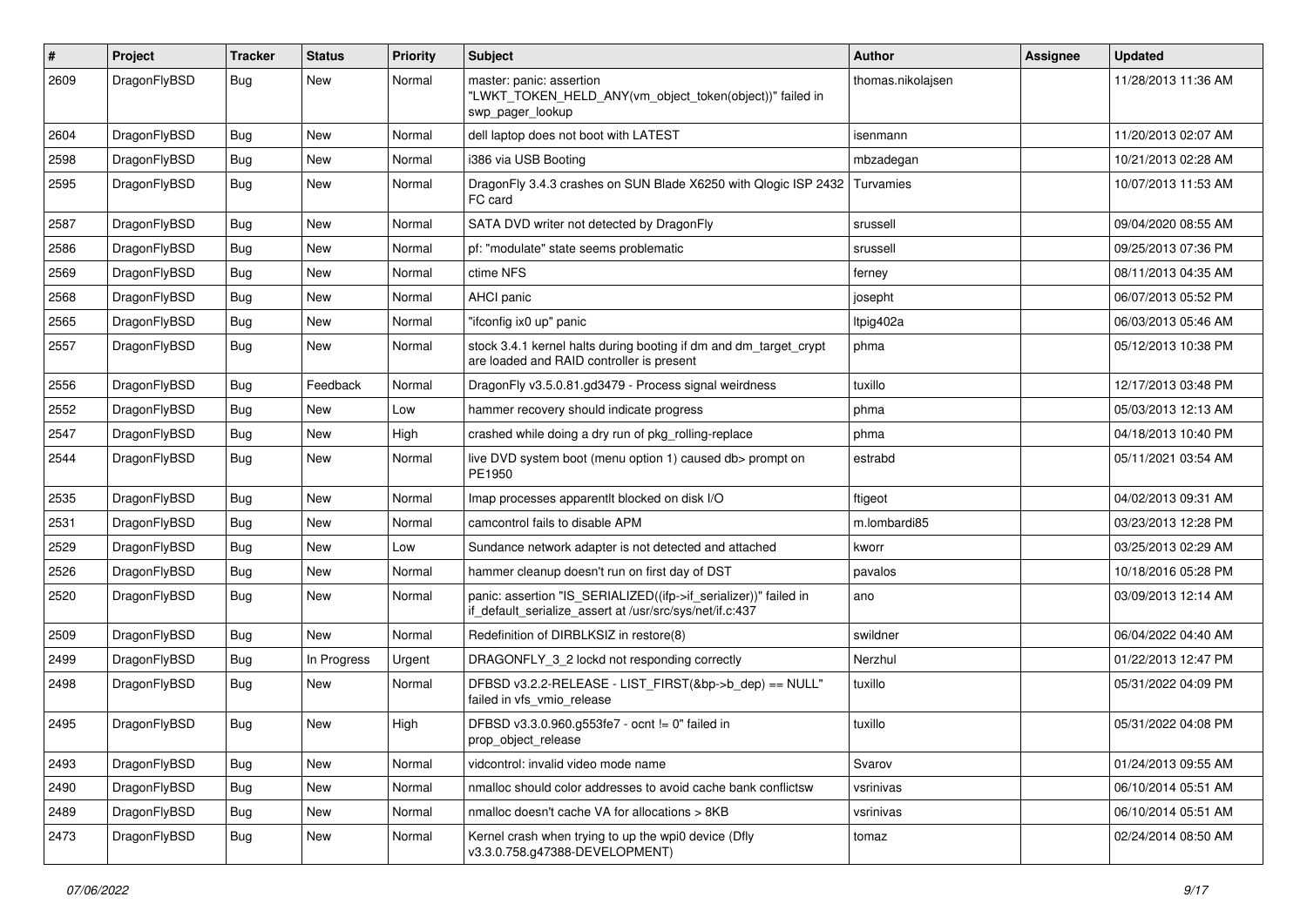| $\vert$ # | Project      | <b>Tracker</b> | <b>Status</b> | <b>Priority</b> | <b>Subject</b>                                                                  | <b>Author</b>     | Assignee | <b>Updated</b>      |
|-----------|--------------|----------------|---------------|-----------------|---------------------------------------------------------------------------------|-------------------|----------|---------------------|
| 2459      | DragonFlyBSD | <b>Bug</b>     | Feedback      | Normal          | apic problems with HP Probook 4510s                                             | thowe             |          | 11/27/2021 08:22 AM |
| 2453      | DragonFlyBSD | <b>Bug</b>     | <b>New</b>    | Normal          | panic: assertion "gd->gd_spinlocks == 0" failed                                 | Johannes.Hofmann  |          | 11/12/2012 12:54 PM |
| 2444      | DragonFlyBSD | <b>Bug</b>     | <b>New</b>    | Normal          | Crash during Hammer overnight cleanup                                           | justin            |          | 11/04/2012 07:58 AM |
| 2436      | DragonFlyBSD | Bug            | New           | Normal          | panic: assertion "lp->lwp_qcpu == dd->cpuid" failed in<br>dfly_acquire_curproc  | thomas.nikolajsen |          | 01/23/2013 11:07 AM |
| 2434      | DragonFlyBSD | <b>Bug</b>     | <b>New</b>    | Normal          | BTX Halted - Boot fails on USB/GUI                                              | lucmv             |          | 10/17/2012 08:12 PM |
| 2430      | DragonFlyBSD | Bug            | <b>New</b>    | Normal          | Alternate Password Hash method                                                  | robin.carey1      |          | 10/07/2012 06:28 AM |
| 2423      | DragonFlyBSD | Bug            | New           | Urgent          | After multiple panics/locks, hitting KKASSERT in<br>hammer_init_cursor          | rumcic            |          | 09/18/2012 02:28 AM |
| 2421      | DragonFlyBSD | <b>Bug</b>     | <b>New</b>    | High            | Kernel panic: vm_fault: page 0xc0f70000 not busy!                               | lentferj          |          | 10/03/2012 08:16 AM |
| 2414      | DragonFlyBSD | <b>Bug</b>     | In Progress   | Normal          | Lenovo S10 acpi freeze (not new)                                                | davshao           |          | 05/11/2021 04:13 AM |
| 2412      | DragonFlyBSD | Bug            | <b>New</b>    | Normal          | wlan0 fails to get address via dhclient                                         | nonsolosoft       |          | 08/30/2012 05:55 AM |
| 2403      | DragonFlyBSD | <b>Bug</b>     | New           | Low             | newfs -E doesn't handle /dev/serno device names properly                        | ftigeot           |          | 08/17/2012 05:07 AM |
| 2396      | DragonFlyBSD | Bug            | Feedback      | High            | Latest 3.1 development version core dumps while destroying master<br><b>PFS</b> | sgeorge           |          | 01/23/2013 04:10 PM |
| 2389      | DragonFlyBSD | <b>Bug</b>     | <b>New</b>    | Normal          | computer crashed while listing processes                                        | phma              |          | 06/18/2012 02:49 PM |
| 2387      | DragonFlyBSD | Bug            | <b>New</b>    | Normal          | hammer ignores -t during dedup                                                  | phma              |          | 06/17/2012 12:30 PM |
| 2371      | DragonFlyBSD | Bug            | <b>New</b>    | Normal          | Timezone problem with America/Sao Paulo                                         | raitech           |          | 05/17/2012 01:42 PM |
| 2369      | DragonFlyBSD | Bug            | <b>New</b>    | Normal          | panic: Bad link elm 0xffffffe07edf6068 next->prev != elm                        | jaydg             |          | 08/15/2012 03:04 AM |
| 2360      | DragonFlyBSD | Bug            | In Progress   | Normal          | Wishlist: virtio driver import                                                  | vsrinivas         |          | 06/04/2022 04:16 AM |
| 2351      | DragonFlyBSD | <b>Bug</b>     | In Progress   | Normal          | DFBSD v3.1.0.579.g44ccf - Stuck during startup, random freezes                  | tuxillo           |          | 04/24/2012 08:21 AM |
| 2347      | DragonFlyBSD | Bug            | Feedback      | High            | Hammer PFSes destroy does not give back full space allocated to<br><b>PFS</b>   | sgeorge           |          | 07/19/2012 01:11 AM |
| 2345      | DragonFlyBSD | <b>Bug</b>     | In Progress   | Normal          | DFBSD v3.1.0.457.gd679f - NFS panic on diskless station                         | tuxillo           |          | 04/07/2012 05:22 PM |
| 2331      | DragonFlyBSD | Bug            | <b>New</b>    | Normal          | reading mouse mode from unopen file descriptor hangs mouse<br>driver            | phma              |          | 03/14/2012 09:43 AM |
| 2329      | DragonFlyBSD | <b>Bug</b>     | <b>New</b>    | Normal          | ibm x3550 & acpi                                                                | ano               |          | 06/03/2014 11:37 AM |
| 2324      | DragonFlyBSD | Bug            | <b>New</b>    | Normal          | natacotrol support > 2TB not working even after the ftigeot patch               | zenny             |          | 03/03/2012 01:00 AM |
| 2319      | DragonFlyBSD | <b>Bug</b>     | <b>New</b>    | Normal          | crypt/passwd forward compat                                                     | c.turner1         |          | 02/28/2012 12:39 PM |
| 2316      | DragonFlyBSD | Bug            | New           | Normal          | Ungraceful invalid password handling for adding a new user in the<br>installer  | rune              |          | 04/27/2012 11:23 PM |
| 2311      | DragonFlyBSD | <b>Bug</b>     | New           | Normal          | Xorg crash having something to do with drm                                      | phma              |          | 02/22/2012 09:59 AM |
| 2308      | DragonFlyBSD | <b>Bug</b>     | New           | Normal          | System freeze when unloading snd_hda                                            | jaydg             |          | 02/19/2012 07:15 AM |
| 2306      | DragonFlyBSD | Bug            | New           | Normal          | a crash starts the kernel debugger in text mode, but just reboots in X          | phma              |          | 02/11/2012 08:02 PM |
| 2297      | DragonFlyBSD | Bug            | New           | Normal          | strange NFS (client) error messages / problems                                  | Anonymous         |          | 02/19/2012 02:59 PM |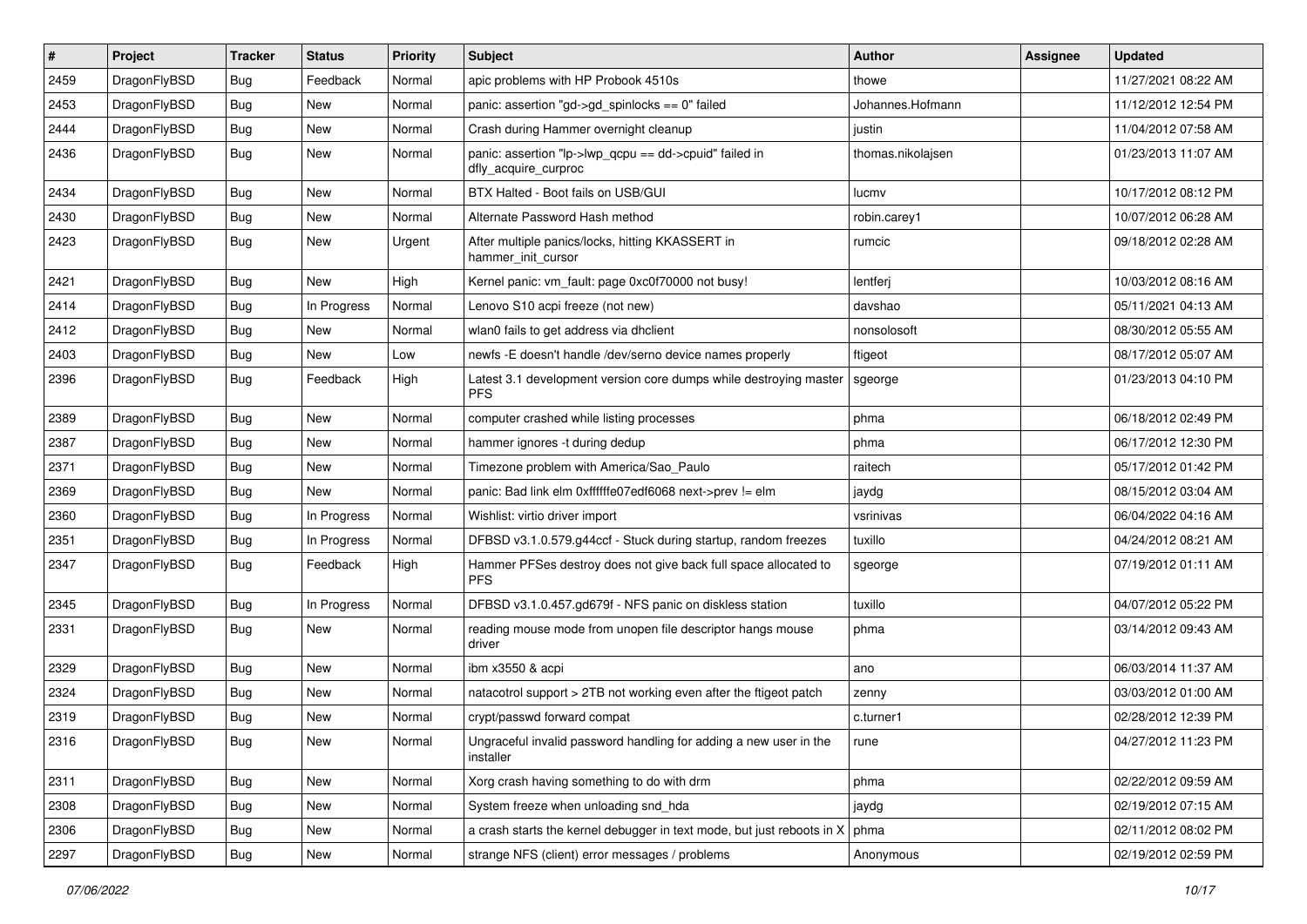| #    | Project      | <b>Tracker</b> | <b>Status</b> | <b>Priority</b> | Subject                                                                                                    | <b>Author</b>     | Assignee | <b>Updated</b>      |
|------|--------------|----------------|---------------|-----------------|------------------------------------------------------------------------------------------------------------|-------------------|----------|---------------------|
| 2296 | DragonFlyBSD | <b>Bug</b>     | In Progress   | High            | panic: assertion "m->wire count > 0" failed                                                                | thomas.nikolajsen |          | 08/30/2012 06:09 AM |
| 2292 | DragonFlyBSD | <b>Bug</b>     | New           | Normal          | re interface with jumbo frames (mtu larger than 1500) hangs after<br>some traffic                          | Anonymous         |          | 01/31/2012 12:11 AM |
| 2288 | DragonFlyBSD | <b>Bug</b>     | Feedback      | Normal          | Random IO performance loss introduced since January 1st                                                    | lentferj          |          | 01/23/2013 04:21 PM |
| 2287 | DragonFlyBSD | <b>Bug</b>     | New           | Normal          | HAMMER(ROOT) Illegal UNDO TAIL signature at<br>300000001967c000                                            | y0n3t4n1          |          | 11/07/2018 01:22 AM |
| 2283 | DragonFlyBSD | <b>Bug</b>     | New           | Normal          | DFBSD DragonFly v2.13.0.957.g4f459 - pmap_release: page<br>should already be gone 0xc27120bc               | tuxillo           |          | 01/23/2012 03:03 AM |
| 2282 | DragonFlyBSD | <b>Bug</b>     | In Progress   | Normal          | gdb segfaults with certain corefiles                                                                       | tuxillo           |          | 01/18/2012 04:40 PM |
| 2254 | DragonFlyBSD | <b>Bug</b>     | New           | Normal          | panic: assertion "ref < &td->td_toks_end" failed in lwkt_gettoken at<br>/usr/src/sys/kern/lwkt_token.c:588 | eocallaghan       |          | 12/05/2011 10:21 PM |
| 2250 | DragonFlyBSD | Bug            | New           | Normal          | Kernel panic                                                                                               | adamk             |          | 11/23/2018 01:10 AM |
| 2248 | DragonFlyBSD | Bug            | New           | Normal          | sysctl panic                                                                                               | pavalos           |          | 11/23/2011 06:23 PM |
| 2245 | DragonFlyBSD | <b>Bug</b>     | New           | Normal          | panic: assertion "ref < &td->td_toks_end" failed in lwkt_gettoken at<br>/usr/src/sys/kern/lwkt token.c:588 | iuanfra684        |          | 11/22/2011 07:41 PM |
| 2224 | DragonFlyBSD | Bug            | New           | Normal          | v2.13.0.291.gaa7ec - Panic on fq while installing world                                                    | tuxillo           |          | 11/18/2011 01:40 AM |
| 2210 | DragonFlyBSD | <b>Bug</b>     | <b>New</b>    | Normal          | Bugtracker cannot assign default project for new users                                                     | ahuete.devel      |          | 11/17/2011 11:30 AM |
| 2199 | DragonFlyBSD | Bug            | New           | Normal          | screen segfaults if utmpx isn't present                                                                    | pavalos           |          | 11/15/2011 10:52 PM |
| 2182 | DragonFlyBSD | <b>Bug</b>     | <b>New</b>    | Normal          | if msk PHY FIFO underrun/overflow                                                                          | nonsolosoft       |          | 09/03/2012 06:39 AM |
| 2171 | DragonFlyBSD | <b>Bug</b>     | New           | Normal          | DFBSD v2.13.0.151.gdc8442 - panic: assertion "(*ptep &<br>$(PG_MANAGED PG_V)) == PG_V"$                    | tuxillo           |          | 11/04/2011 05:06 PM |
| 2167 | DragonFlyBSD | <b>Bug</b>     | New           | Normal          | shutdown/reboot fails after uptime msg                                                                     | marino            |          | 11/28/2011 03:01 AM |
| 2166 | DragonFlyBSD | <b>Bug</b>     | New           | Normal          | DFBSD v2.13.0.109.g05b9d - Strange lockups                                                                 | tuxillo           |          | 10/29/2011 11:20 AM |
| 2164 | DragonFlyBSD | <b>Bug</b>     | <b>New</b>    | Normal          | panic on reboot from usb.                                                                                  | eocallaghan       |          | 10/27/2011 09:29 AM |
| 2161 | DragonFlyBSD | <b>Bug</b>     | New           | Normal          | Outdated xorg.conf file gets installed into etc and screws up mouse                                        | eocallaghan       |          | 10/27/2011 01:51 PM |
| 2158 | DragonFlyBSD | Bug            | <b>New</b>    | Normal          | iwn panics with assertion on boot.                                                                         | eocallaghan       |          | 10/24/2011 04:13 PM |
| 2154 | DragonFlyBSD | <b>Bug</b>     | New           | Normal          | vkernel copyout() doesn't return EFAULT on error                                                           | vsrinivas         |          | 10/20/2011 03:53 AM |
| 2153 | DragonFlyBSD | <b>Bug</b>     | New           | Normal          | Too many unuseful warnings at boot                                                                         | juanfra684        |          | 10/18/2011 10:16 PM |
| 2141 | DragonFlyBSD | <b>Bug</b>     | New           | Urgent          | loader and/or documentation broken                                                                         | sjg               |          | 01/20/2012 10:51 AM |
| 2140 | DragonFlyBSD | Bug            | <b>New</b>    | High            | hammer io delallocate panic with 'duplicate entry' message                                                 | ttw               |          | 10/07/2011 12:22 PM |
| 2138 | DragonFlyBSD | <b>Bug</b>     | New           | Normal          | > 100% CPU usage                                                                                           | robin.carey1      |          | 09/26/2011 12:20 PM |
| 2136 | DragonFlyBSD | <b>Bug</b>     | New           | Normal          | socketpair() doesn't free file descriptors on copyout failure                                              | vsrinivas         |          | 04/05/2013 09:13 AM |
| 2129 | DragonFlyBSD | <b>Bug</b>     | <b>New</b>    | Normal          | DFBSD v2.11.0.661.gf9438 i386 - panic: lockmgr thrd_sleep                                                  | tuxillo           |          | 09/05/2011 09:49 AM |
| 2125 | DragonFlyBSD | <b>Bug</b>     | <b>New</b>    | Normal          | Weird garbage in dmesg                                                                                     | herrgard          |          | 08/30/2011 08:04 PM |
| 2124 | DragonFlyBSD | <b>Bug</b>     | New           | Normal          | getty repeating too quickly on port /dev/ttyv0                                                             | sgeorge.ml        |          | 09/01/2011 04:28 AM |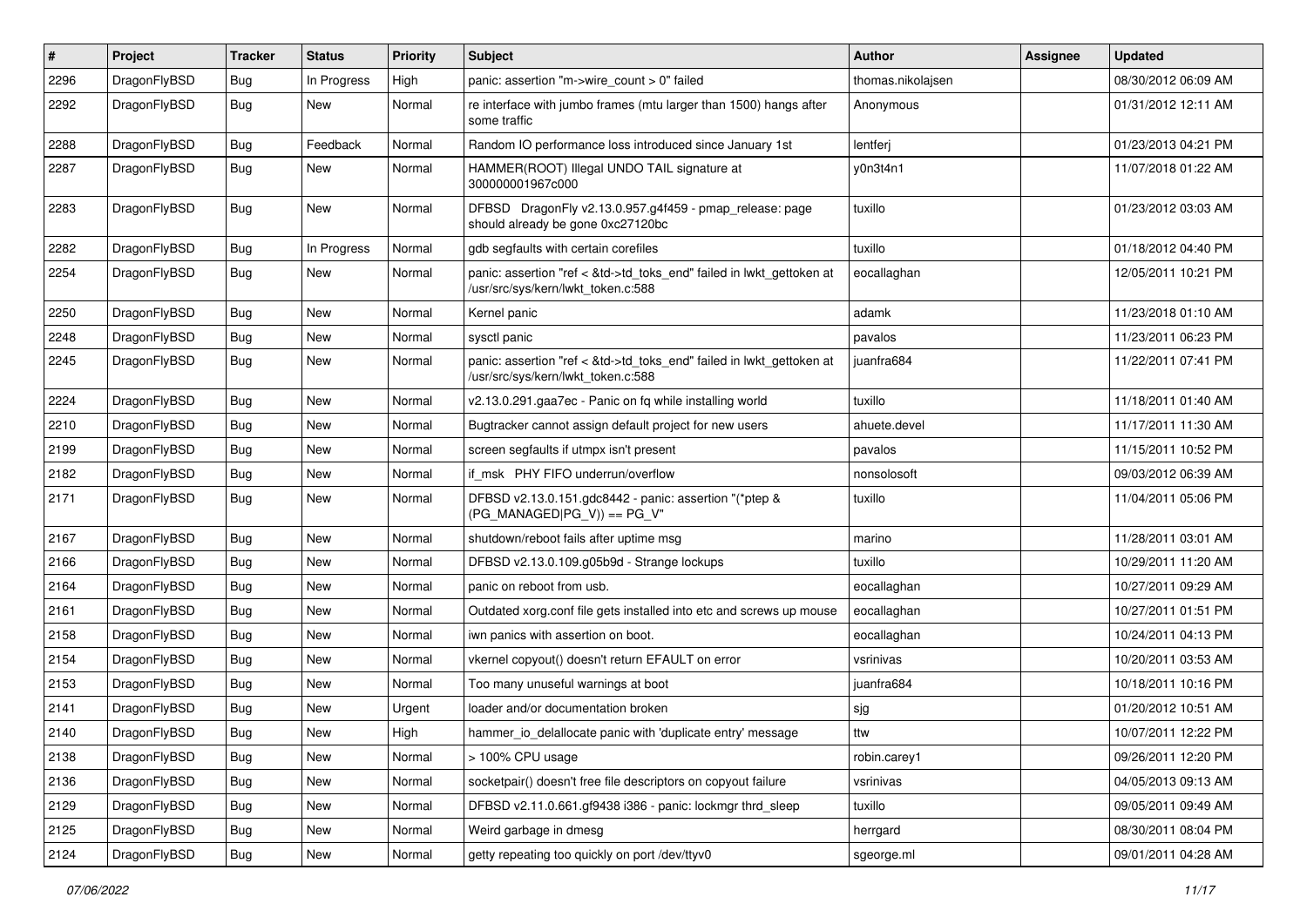| $\pmb{\#}$ | Project      | <b>Tracker</b> | <b>Status</b> | <b>Priority</b> | Subject                                                                                    | Author     | Assignee | <b>Updated</b>      |
|------------|--------------|----------------|---------------|-----------------|--------------------------------------------------------------------------------------------|------------|----------|---------------------|
| 2123       | DragonFlyBSD | <b>Bug</b>     | New           | Normal          | hammer is losing files                                                                     | schmir     |          | 08/30/2011 07:56 PM |
| 2117       | DragonFlyBSD | Bug            | New           | High            | ACPI and/or bce(4) problem with 2.11.0.673.g0d557 on HP DL380<br>G <sub>6</sub>            | pauska     |          | 08/22/2011 10:15 AM |
| 2115       | DragonFlyBSD | Bug            | New           | Normal          | [msk] system freeze after receive some paquet                                              | bsdsx      |          | 08/22/2011 10:22 AM |
| 2107       | DragonFlyBSD | Bug            | <b>New</b>    | Normal          | 2.10.1 sata dvd drive issue                                                                | ausppc     |          | 07/31/2011 08:41 PM |
| 2104       | DragonFlyBSD | <b>Bug</b>     | New           | Normal          | network configuration seg. fault on install CD                                             | navratil   |          | 07/26/2011 07:55 AM |
| 2099       | DragonFlyBSD | Bug            | New           | Normal          | page fault panic in vm system                                                              | pavalos    |          | 07/10/2011 08:51 AM |
| 2095       | DragonFlyBSD | Bug            | New           | Low             | Running installer post-install: Unsupported DFUI transport "                               | greenrd    |          | 06/26/2011 09:20 AM |
| 2094       | DragonFlyBSD | Bug            | New           | Normal          | Segfault when gdb printing backtrace from core dump                                        | greenrd    |          | 06/25/2011 04:14 PM |
| 2090       | DragonFlyBSD | Bug            | Feedback      | Normal          | snd_hda does not support headphone automute                                                | justin     |          | 03/29/2012 08:03 PM |
| 2085       | DragonFlyBSD | <b>Bug</b>     | New           | Normal          | panic: assertion: (m->flags & PG_MAPPED) == 0 in<br>vm_page_free_toq                       | vsrinivas  |          | 06/10/2011 07:48 AM |
| 2084       | DragonFlyBSD | <b>Bug</b>     | <b>New</b>    | Normal          | DFBSD v2.11.0.242.g4d317 - panic: zone: entry not free                                     | tuxillo    |          | 07/03/2012 01:23 AM |
| 2082       | DragonFlyBSD | <b>Bug</b>     | New           | Normal          | dfbsd 2.10.1 amd64 - mc port build error with 'bmake bin-install'                          | sun-doctor |          | 05/25/2011 07:18 PM |
| 2081       | DragonFlyBSD | <b>Bug</b>     | Feedback      | Normal          | Panic on device "detach" / "failure"                                                       | vsrinivas  |          | 02/29/2012 07:11 AM |
| 2080       | DragonFlyBSD | <b>Bug</b>     | New           | Normal          | panic: lockmgr thrd_sleep: called from interrupt, ipi, or hard code<br>section             | rumcic     |          | 05/30/2011 05:06 PM |
| 2078       | DragonFlyBSD | Bug            | <b>New</b>    | Normal          | DFBSD i386 v2.11.0.201.g3ed2f - Panic during installworld into a<br>vn0 device             | tuxillo    |          | 05/19/2011 07:50 PM |
| 2077       | DragonFlyBSD | Bug            | New           | Normal          | USB devices conflicting                                                                    | srussell   |          | 05/17/2011 05:12 PM |
| 2075       | DragonFlyBSD | <b>Bug</b>     | <b>New</b>    | Normal          | pflogd on x86 64                                                                           | fanch      |          | 05/16/2011 04:04 PM |
| 2072       | DragonFlyBSD | Bug            | <b>New</b>    | Normal          | Fatal trap 12: stopped at lwkt_send_ipiq3                                                  | rumcic     |          | 05/17/2011 04:12 AM |
| 2071       | DragonFlyBSD | <b>Bug</b>     | New           | High            | Panic on assertion: (int)(flg->seq - seq) > 0 in hammer_flusher_flush<br>after inode error | vsrinivas  |          | 06/12/2011 07:59 AM |
| 2067       | DragonFlyBSD | Bug            | <b>New</b>    | Normal          | sound/pcm: "play interrupt timeout, channel dead"                                          | matthiasr  |          | 05/11/2021 03:55 AM |
| 2061       | DragonFlyBSD | Bug            | <b>New</b>    | Normal          | USB keyboard boot panic                                                                    | sjg        |          | 05/04/2012 12:20 AM |
| 2055       | DragonFlyBSD | Bug            | New           | Normal          | $ssh + IPV6 + bridge \Rightarrow$ connection freezes                                       | steve      |          | 04/24/2011 07:13 PM |
| 2052       | DragonFlyBSD | Bug            | New           | Normal          | Kernel panic: CPU APIC ID out of range                                                     | Anonymous  |          | 05/02/2011 11:06 AM |
| 2051       | DragonFlyBSD | Bug            | New           | Normal          | No ipv6 lan route entry created on 2.10                                                    | ftigeot    |          | 04/21/2011 10:37 AM |
| 2048       | DragonFlyBSD | <b>Bug</b>     | New           | Normal          | panic: ffs_sync: rofs mod                                                                  | pavalos    |          | 04/12/2011 05:45 AM |
| 2045       | DragonFlyBSD | Bug            | <b>New</b>    | Normal          | ral(4): Fatal trap 12: page fault while in kernel mode (two panics)                        | herrgard   |          | 11/03/2011 05:34 PM |
| 2042       | DragonFlyBSD | <b>Bug</b>     | <b>New</b>    | Normal          | kernel panic, when run boot0cfg                                                            | sepherosa  |          | 05/31/2022 03:01 PM |
| 2020       | DragonFlyBSD | <b>Bug</b>     | <b>New</b>    | Low             | Port brcm80211 driver from Linux to DragonFly BSD                                          | studer     |          | 03/05/2011 10:54 PM |
| 2013       | DragonFlyBSD | Bug            | In Progress   | Normal          | oversized DMA request loop                                                                 | josepht    |          | 05/11/2021 04:06 AM |
| 2008       | DragonFlyBSD | Bug            | New           | Normal          | lwkt_setcpu_remote: td->td_flags 00800621 console flood                                    | pavalos    |          | 03/06/2011 09:37 PM |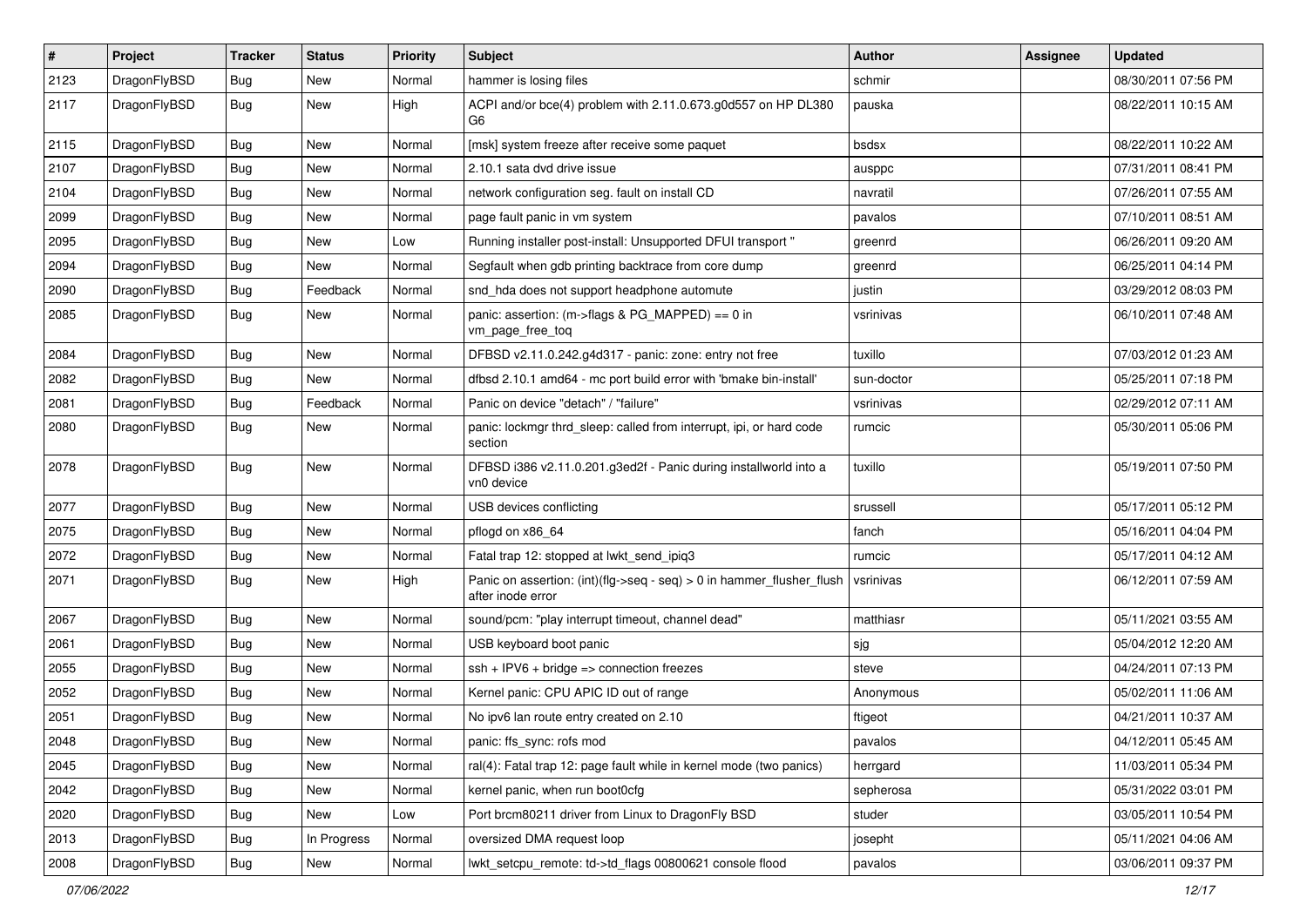| $\vert$ # | Project      | <b>Tracker</b> | <b>Status</b> | <b>Priority</b> | <b>Subject</b>                                                                                                                                                                                    | Author             | <b>Assignee</b> | <b>Updated</b>      |
|-----------|--------------|----------------|---------------|-----------------|---------------------------------------------------------------------------------------------------------------------------------------------------------------------------------------------------|--------------------|-----------------|---------------------|
| 2004      | DragonFlyBSD | <b>Bug</b>     | <b>New</b>    | Normal          | LWKT_WAIT_IPIQ panic                                                                                                                                                                              | steve              |                 | 03/08/2011 05:46 PM |
| 1990      | DragonFlyBSD | Bug            | <b>New</b>    | Normal          | /mnt too large to mount                                                                                                                                                                           | peur.neu           |                 | 02/16/2011 11:24 PM |
| 1984      | DragonFlyBSD | Bug            | New           | Normal          | hammer mount fails after crash - HAMMER: FIFO record bad head<br>signature                                                                                                                        | thomas.nikolajsen  |                 | 03/08/2011 06:57 PM |
| 1982      | DragonFlyBSD | Bug            | <b>New</b>    | Low             | There is no linuxulator on x86-64                                                                                                                                                                 | herrgard           |                 | 05/31/2022 02:25 PM |
| 1975      | DragonFlyBSD | <b>Bug</b>     | New           | Normal          | Applications seg fault in select() and poll()                                                                                                                                                     | rumcic             |                 | 05/31/2022 02:58 PM |
| 1961      | DragonFlyBSD | Bug            | <b>New</b>    | Normal          | Can't create dump from DDB                                                                                                                                                                        | shamaz             |                 | 01/29/2011 09:02 PM |
| 1959      | DragonFlyBSD | <b>Bug</b>     | New           | Normal          | DFBSD v2.9.1.422.gc98f2 - Panic during boot - IPv6 and PF                                                                                                                                         | tuxillo            |                 | 01/13/2011 03:37 AM |
| 1951      | DragonFlyBSD | <b>Bug</b>     | New           | Normal          | dma timeouts at phyaddr on a good hdd                                                                                                                                                             | peur.neu           |                 | 01/04/2011 07:12 AM |
| 1949      | DragonFlyBSD | <b>Bug</b>     | <b>New</b>    | Normal          | iwn panic                                                                                                                                                                                         | pavalos            |                 | 01/30/2011 03:21 AM |
| 1947      | DragonFlyBSD | Bug            | New           | Low             | GA-880GM-UD2H (rev. 1.3) AHCI fails to detect disks at the end of<br>the RAID controller                                                                                                          | eocallaghan        |                 | 11/27/2021 08:46 AM |
| 1944      | DragonFlyBSD | Bug            | <b>New</b>    | Normal          | panic: backing object 0xdea7b258 was somehow re-referenced<br>during collapse!                                                                                                                    | sepherosa          |                 | 12/27/2010 02:06 AM |
| 1943      | DragonFlyBSD | Bug            | <b>New</b>    | Normal          | hammer assertion panic                                                                                                                                                                            | peter              |                 | 12/27/2010 12:45 AM |
| 1942      | DragonFlyBSD | <b>Bug</b>     | New           | Normal          | locking against myself in getcacheblk()?                                                                                                                                                          | qhwt.dfly          |                 | 05/31/2022 02:15 PM |
| 1941      | DragonFlyBSD | <b>Bug</b>     | New           | Normal          | wlan config crash                                                                                                                                                                                 | abandon.every.hope |                 | 12/24/2010 07:54 PM |
| 1939      | DragonFlyBSD | Bug            | <b>New</b>    | Normal          | Panic on nightly build and stress test box                                                                                                                                                        | lentferj           |                 | 12/18/2010 08:41 AM |
| 1935      | DragonFlyBSD | <b>Bug</b>     | New           | Normal          | mouse does not work after switching between x and console                                                                                                                                         | shamaz             |                 | 12/13/2010 10:06 AM |
| 1923      | DragonFlyBSD | Bug            | <b>New</b>    | Normal          | Abysmal NFS performance with IPv6                                                                                                                                                                 | ftigeot            |                 | 12/05/2010 09:34 PM |
| 1920      | DragonFlyBSD | <b>Bug</b>     | New           | High            | system hangs                                                                                                                                                                                      | zhtw               |                 | 11/22/2010 08:59 AM |
| 1917      | DragonFlyBSD | Bug            | New           | Normal          | panic: assertion: (RB_EMPTY(&ip->rec_tree) && (ip->flags &<br>HAMMER_INODE_XDIRTY) == 0)    (!RB_EMPTY(&ip->rec_tree)<br>&& (ip->flags & HAMMER_INODE_XDIRTY) != 0) in<br>hammer_flush_inode_done | qhwt.dfly          |                 | 11/24/2010 03:23 AM |
| 1916      | DragonFlyBSD | <b>Bug</b>     | <b>New</b>    | Normal          | Constant crashes on x86_64 with UFS                                                                                                                                                               | lentferj           |                 | 11/21/2010 07:40 PM |
| 1913      | DragonFlyBSD | <b>Bug</b>     | New           | Normal          | panic: assertion: ip->flush_state != HAMMER_FST_FLUSH in<br>hammer_flush_inode_core                                                                                                               | swildner           |                 | 11/20/2010 05:27 PM |
| 1907      | DragonFlyBSD | <b>Bug</b>     | <b>New</b>    | Normal          | Hammer crash in hammer_flusher_flush()                                                                                                                                                            | swildner           |                 | 11/11/2010 05:07 AM |
| 1899      | DragonFlyBSD | <b>Bug</b>     | New           | Normal          | Keyboard doesn't work                                                                                                                                                                             | fransm             |                 | 05/15/2022 03:32 PM |
| 1884      | DragonFlyBSD | Bug            | New           | Normal          | System completely freezes while listening music (devbuf: malloc<br>limit exceeded)                                                                                                                | shamaz             |                 | 01/24/2011 05:00 PM |
| 1882      | DragonFlyBSD | <b>Bug</b>     | New           | Low             | Idea for handling new USB vendor/device codes                                                                                                                                                     | bmk                |                 | 10/20/2010 12:15 PM |
| 1877      | DragonFlyBSD | Bug            | New           | Normal          | Freeze during 1st hammer cleanup after new install                                                                                                                                                | elekktretterr      |                 | 05/15/2022 11:43 AM |
| 1874      | DragonFlyBSD | <b>Bug</b>     | New           | Normal          | mpd listening on all IPs, accepting only on one                                                                                                                                                   | rumcic             |                 | 05/08/2011 01:01 PM |
| 1873      | DragonFlyBSD | Bug            | New           | Normal          | Panic upon usb mouse detach and reattaching                                                                                                                                                       | rumcic             |                 | 02/01/2011 09:53 AM |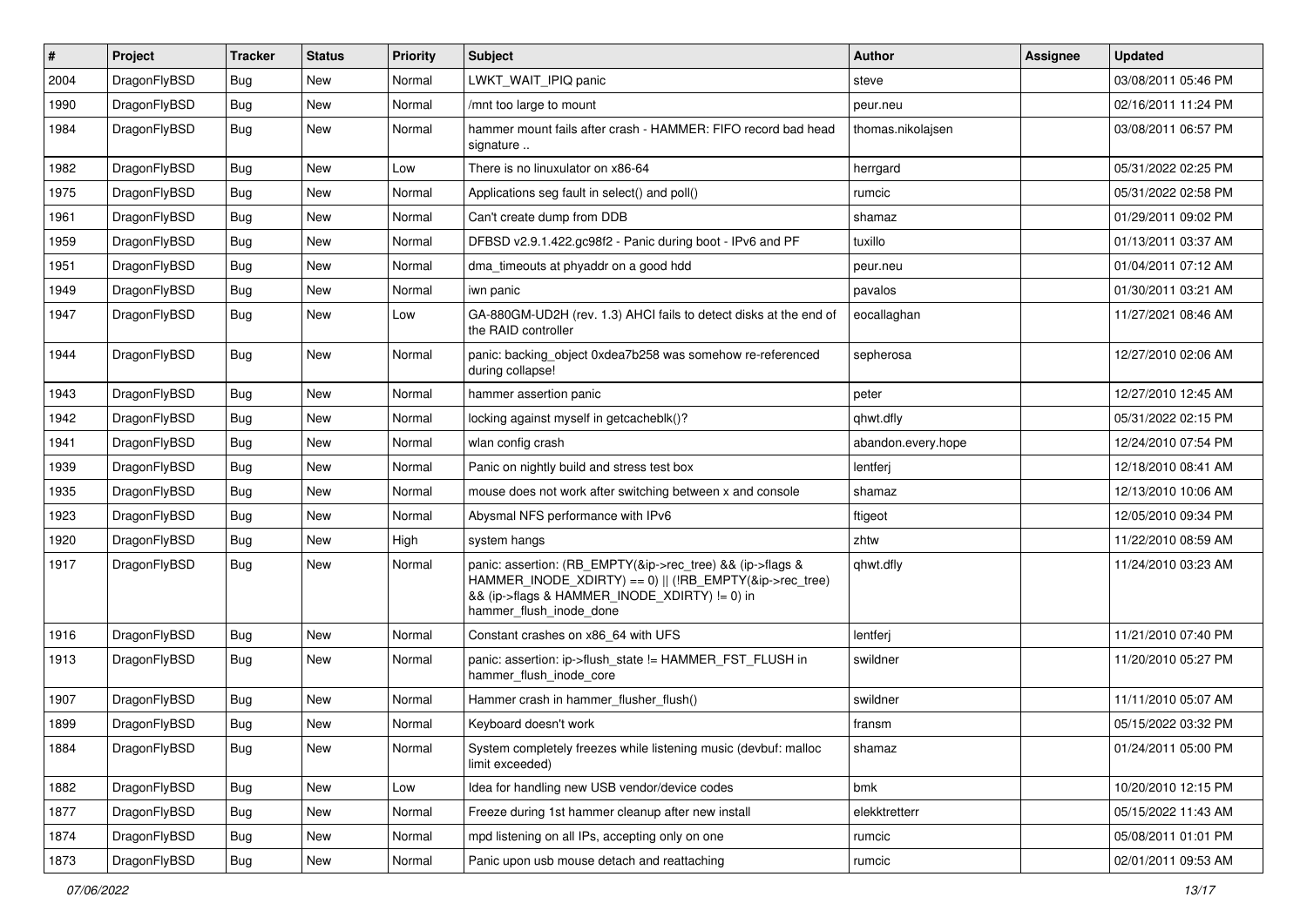| $\vert$ # | Project      | <b>Tracker</b> | <b>Status</b> | <b>Priority</b> | <b>Subject</b>                                                                                  | Author           | <b>Assignee</b> | <b>Updated</b>      |
|-----------|--------------|----------------|---------------|-----------------|-------------------------------------------------------------------------------------------------|------------------|-----------------|---------------------|
| 1867      | DragonFlyBSD | Bug            | <b>New</b>    | Normal          | it(4) motherboard and fan problems                                                              | tuxillo          |                 | 07/08/2011 10:48 AM |
| 1861      | DragonFlyBSD | <b>Bug</b>     | <b>New</b>    | Normal          | panic via kprintf (lockmgr called in a hard section)                                            | vsrinivas        |                 | 10/11/2010 12:56 AM |
| 1860      | DragonFlyBSD | <b>Bug</b>     | Feedback      | Normal          | Panic while creating UFS fs on vn(4) for initrd                                                 | matthias         |                 | 02/29/2012 07:16 AM |
| 1850      | DragonFlyBSD | Bug            | <b>New</b>    | Normal          | volume-add on hammer root fs panic                                                              | Johannes.Hofmann |                 | 04/18/2019 04:27 AM |
| 1836      | DragonFlyBSD | Bug            | <b>New</b>    | Normal          | Incorrect TCP checksum show up in tcpdump                                                       | robgar1          |                 | 05/15/2022 11:22 AM |
| 1826      | DragonFlyBSD | Bug            | New           | Normal          | panic during boot: assertion so->so_port  in tcp_input                                          | ftigeot          |                 | 05/15/2022 11:05 AM |
| 1824      | DragonFlyBSD | Bug            | Feedback      | Normal          | kernel panic, x86, 2.7.3.859.ge5104                                                             | akirchhoff135014 |                 | 03/10/2013 07:49 AM |
| 1818      | DragonFlyBSD | <b>Bug</b>     | New           | Normal          | panic: Bad tailq NEXT (kqueue issue ?)                                                          | ftigeot          |                 | 05/15/2022 11:40 AM |
| 1786      | DragonFlyBSD | <b>Bug</b>     | New           | Normal          | Calling NULL function pointer initiates panic loop                                              | sjg              |                 | 10/11/2010 05:28 PM |
| 1774      | DragonFlyBSD | Bug            | <b>New</b>    | Normal          | New IP header cleanup branch available for testing                                              | dillon           |                 | 05/15/2022 10:59 AM |
| 1749      | DragonFlyBSD | Bug            | In Progress   | Normal          | HAMMER fsstress panic in hammer flush inode core<br>'ip->flush_state != HAMMER_FST_FLUSH'       | vsrinivas        |                 | 05/11/2021 04:06 AM |
| 1745      | DragonFlyBSD | Bug            | Feedback      | Normal          | kmalloc panic                                                                                   | josepht          |                 | 05/11/2021 04:05 AM |
| 1744      | DragonFlyBSD | Bug            | In Progress   | Normal          | HAMMER fsstress panic in hammer_setup_child_callback                                            | vsrinivas        |                 | 05/11/2021 04:05 AM |
| 1727      | DragonFlyBSD | <b>Bug</b>     | Feedback      | Normal          | CD boot panic (2.6.1) (usb?)                                                                    | kiril            |                 | 05/15/2022 05:10 AM |
| 1718      | DragonFlyBSD | <b>Bug</b>     | Feedback      | Normal          | IDE disk drive not detected by x86_64 2.6.1 Live CD                                             | bcox             |                 | 11/27/2021 08:25 AM |
| 1717      | DragonFlyBSD | Bug            | Feedback      | Normal          | HAMMER panic in hammer cursor down()                                                            | josepht1         |                 | 05/11/2021 04:05 AM |
| 1695      | DragonFlyBSD | Bug            | New           | Normal          | NFS-related system breakdown                                                                    | Anonymous        |                 | 04/10/2014 12:35 AM |
| 1672      | DragonFlyBSD | <b>Bug</b>     | Feedback      | Normal          | panic (trap 12) around btree_search() in 2.4.1-RELEASE                                          | floid            |                 | 01/19/2015 03:36 AM |
| 1669      | DragonFlyBSD | Bug            | In Progress   | Normal          | Drive wont open using button                                                                    | elekktretterr    |                 | 02/29/2012 12:05 PM |
| 1668      | DragonFlyBSD | Bug            | Feedback      | Normal          | Power button not working                                                                        | elekktretterr    |                 | 03/10/2013 06:22 AM |
| 1661      | DragonFlyBSD | <b>Bug</b>     | In Progress   | Normal          | panic on password entry mount smb filesystem                                                    | vsrinivas        |                 | 11/27/2021 08:29 AM |
| 1634      | DragonFlyBSD | Bug            | New           | Normal          | panic: spin_lock: 0xe4ad1320, indefinitive wait!                                                | elekktretterr    |                 | 01/19/2015 03:21 AM |
| 1618      | DragonFlyBSD | <b>Bug</b>     | Feedback      | Normal          | collision for 'struct pmap' when using RPC and <sys user.h=""></sys>                            | carenas          |                 | 05/11/2021 04:05 AM |
| 1613      | DragonFlyBSD | Bug            | Feedback      | Normal          | USB Keyboard not working on master                                                              | elekktretterr    |                 | 05/11/2021 04:05 AM |
| 1594      | DragonFlyBSD | Bug            | New           | Normal          | Kernel panic during boot from Live CD on Dell E6400                                             | bodie            |                 | 05/11/2021 03:54 AM |
| 1592      | DragonFlyBSD | Bug            | Feedback      | Normal          | AcpiOSUnmapMemory: Warning, deallocation did not track<br>allocation.                           | eocallaghan      |                 | 06/02/2014 07:45 AM |
| 1591      | DragonFlyBSD | <b>Bug</b>     | Feedback      | Normal          | Lenovo X301 hangs with AHCI Driver CMD TIMEOUT<br>STS=d0 <bsy></bsy>                            | eocallaghan      |                 | 05/11/2021 04:05 AM |
| 1580      | DragonFlyBSD | Bug            | Feedback      | Normal          | Panic (Fatal trap 12: page fault while in kernel mode) while playing<br>with pf and netif names | rumcic           |                 | 12/21/2018 01:21 AM |
| 1577      | DragonFlyBSD | <b>Bug</b>     | Feedback      | Normal          | panic: assertion: leaf->base.obj_id == ip->obj_id in<br>hammer_ip_delete_range                  | qhwt+dfly        |                 | 05/11/2021 04:01 AM |
| 1563      | DragonFlyBSD | Bug            | Feedback      | Normal          | reset(1) doesn't reset terminal to the defaults                                                 | hasso            |                 | 03/10/2013 04:17 AM |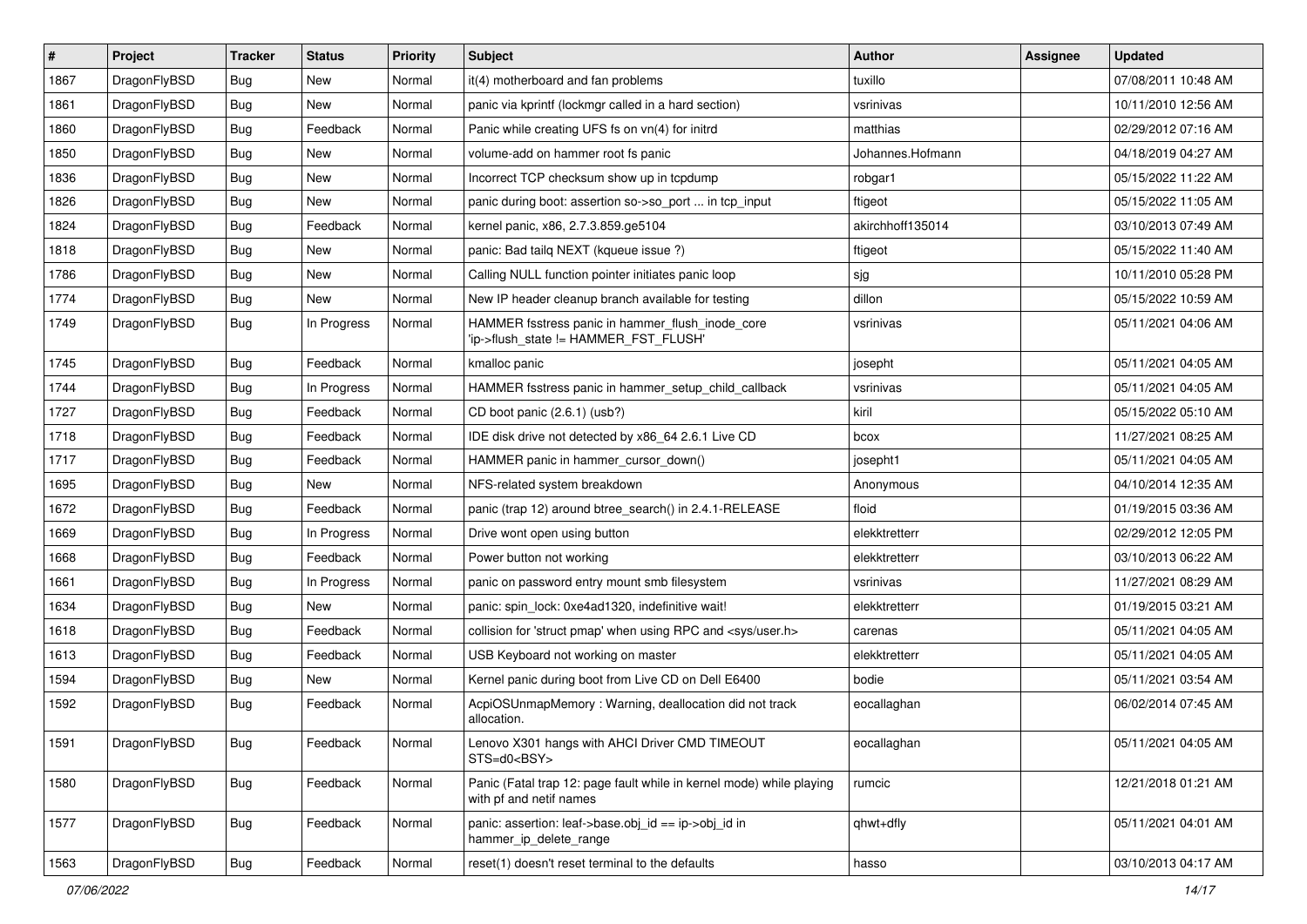| #    | Project      | <b>Tracker</b> | <b>Status</b> | <b>Priority</b> | <b>Subject</b>                                                                                                                                           | <b>Author</b>      | Assignee | <b>Updated</b>      |
|------|--------------|----------------|---------------|-----------------|----------------------------------------------------------------------------------------------------------------------------------------------------------|--------------------|----------|---------------------|
| 1560 | DragonFlyBSD | Bug            | Feedback      | Normal          | Unable to modify partition table on ThinkPad T61p during install                                                                                         | rehsack            |          | 01/15/2015 08:57 AM |
| 1559 | DragonFlyBSD | Bug            | <b>New</b>    | Normal          | kernel trap                                                                                                                                              | phma               |          | 11/27/2021 08:43 AM |
| 1525 | DragonFlyBSD | Bug            | New           | Normal          | boehm-gc problems                                                                                                                                        | hasso              |          | 10/13/2012 07:13 PM |
| 1521 | DragonFlyBSD | <b>Bug</b>     | Feedback      | Normal          | amd64 2.4 livecd won't mount root at boot                                                                                                                | bolapara           |          | 01/28/2018 03:45 AM |
| 1502 | DragonFlyBSD | Bug            | In Progress   | Normal          | Lock while deleting files from nohistory HAMMER directories                                                                                              | hasso              |          | 03/10/2013 04:28 AM |
| 1489 | DragonFlyBSD | <b>Bug</b>     | Feedback      | Normal          | panic: ufs dirbad: bad dir                                                                                                                               | rumcic             |          | 03/10/2013 04:34 AM |
| 1486 | DragonFlyBSD | Bug            | Feedback      | Normal          | Interrupt storm related to SATA DVD device                                                                                                               | hasso              |          | 05/11/2021 04:01 AM |
| 1481 | DragonFlyBSD | Bug            | Feedback      | Normal          | panic: assertion: kva p(buf) in soopt from kbuf (after ipfw pipe<br>show, 2.2.1-R)                                                                       | combiner           |          | 05/11/2021 04:01 AM |
| 1463 | DragonFlyBSD | Bug            | New           | Normal          | Mountroot before drives are initialized                                                                                                                  | elekktretterr      |          | 12/07/2010 01:30 PM |
| 1456 | DragonFlyBSD | Bug            | Feedback      | Normal          | Microsoft wireless desktop problems                                                                                                                      | elekktretterr      |          | 01/15/2015 08:34 AM |
| 1454 | DragonFlyBSD | Bug            | Feedback      | Normal          | Unable to boot from external USB DVD drive                                                                                                               | elekktretterr      |          | 05/11/2021 04:01 AM |
| 1448 | DragonFlyBSD | Bug            | Feedback      | Normal          | panic: assertion: tp->tt_msg->tt_cpuid == mycpuid in<br>tcp_callout_active tcp_output tcp_usr_send netmsg_pru_send<br>netmsg_service tcpmsg_service_loop | dillon             |          | 05/11/2021 04:00 AM |
| 1429 | DragonFlyBSD | Bug            | Feedback      | Normal          | vkernel bug - "mfree: m->m_nextpkt != NULL"                                                                                                              | dillon             |          | 05/11/2021 04:00 AM |
| 1387 | DragonFlyBSD | Bug            | Feedback      | Normal          | zero-size malloc and ps: kvm_getprocs: Bad address                                                                                                       | qhwt+dfly          |          | 05/11/2021 04:00 AM |
| 1368 | DragonFlyBSD | Bug            | In Progress   | Normal          | suspend signal race?                                                                                                                                     | qhwt+dfly          |          | 05/11/2021 03:51 AM |
| 1336 | DragonFlyBSD | Bug            | In Progress   | Normal          | Still looking for reports of missed directory entries w/ HAMMER                                                                                          | dillon             |          | 05/11/2021 04:00 AM |
| 1332 | DragonFlyBSD | Bug            | Feedback      | Normal          | DFBSD 2.2 - Booting usbcdrom/usbsticks on thinkpad hangs on<br>"BTX Halted"                                                                              | tuxillo            |          | 05/11/2021 04:00 AM |
| 1330 | DragonFlyBSD | Bug            | Feedback      | Normal          | Hammer, usb disk, SYNCHRONIZE CACHE failure                                                                                                              | josepht            |          | 06/02/2014 04:56 AM |
| 1313 | DragonFlyBSD | Bug            | <b>New</b>    | Low             | Signal code in kernel needs major overhaul (signal queues,<br>si code, si addr)                                                                          | hasso              |          | 05/11/2021 04:00 AM |
| 1307 | DragonFlyBSD | Bug            | In Progress   | Normal          | hammer tid -2 shows unexpected result                                                                                                                    | corecode           |          | 10/18/2016 05:29 PM |
| 1282 | DragonFlyBSD | Bug            | Feedback      | Normal          | panic (trap 12) when booting SMP kernel on Atom 330 (dual core)                                                                                          | tomaz.borstnar     |          | 05/11/2021 04:00 AM |
| 1250 | DragonFlyBSD | Bug            | Feedback      | Normal          | Panic upon plugging an USB flash drive into the machine                                                                                                  | rumcic             |          | 03/10/2013 05:17 AM |
| 1249 | DragonFlyBSD | Bug            | Feedback      | Normal          | panic: ffs_vfree: freeing free inode                                                                                                                     | rumcic             |          | 03/10/2013 05:13 AM |
| 1246 | DragonFlyBSD | Bug            | New           | Normal          | bad resolution (monitor desync) with livedvd                                                                                                             | Przem0l            |          | 02/18/2014 06:29 AM |
| 1218 | DragonFlyBSD | <b>Bug</b>     | In Progress   | Normal          | panic: assertion: error == 0 in hammer_start_transaction                                                                                                 | rumcic             |          | 05/11/2021 04:00 AM |
| 1194 | DragonFlyBSD | <b>Bug</b>     | New           | Normal          | SCSI errors while trying to copy photos from my camera                                                                                                   | elekktretterr      |          | 01/14/2015 04:39 PM |
| 1193 | DragonFlyBSD | <b>Bug</b>     | New           | Normal          | kernel doesn't recognize cdrom drive                                                                                                                     | nonsolosoft        |          | 01/25/2014 09:11 PM |
| 1185 | DragonFlyBSD | <b>Bug</b>     | New           | High            | need a tool to merge changes into /etc                                                                                                                   | wa1ter             |          | 02/18/2014 06:02 AM |
| 1181 | DragonFlyBSD | <b>Bug</b>     | In Progress   | Normal          | ACX111 panic                                                                                                                                             | elekktretterr      |          | 05/11/2021 04:00 AM |
| 1148 | DragonFlyBSD | <b>Bug</b>     | In Progress   | Low             | BCM4311 wireless network adapter detected but not functional                                                                                             | archimedes.gaviola |          | 05/11/2021 04:00 AM |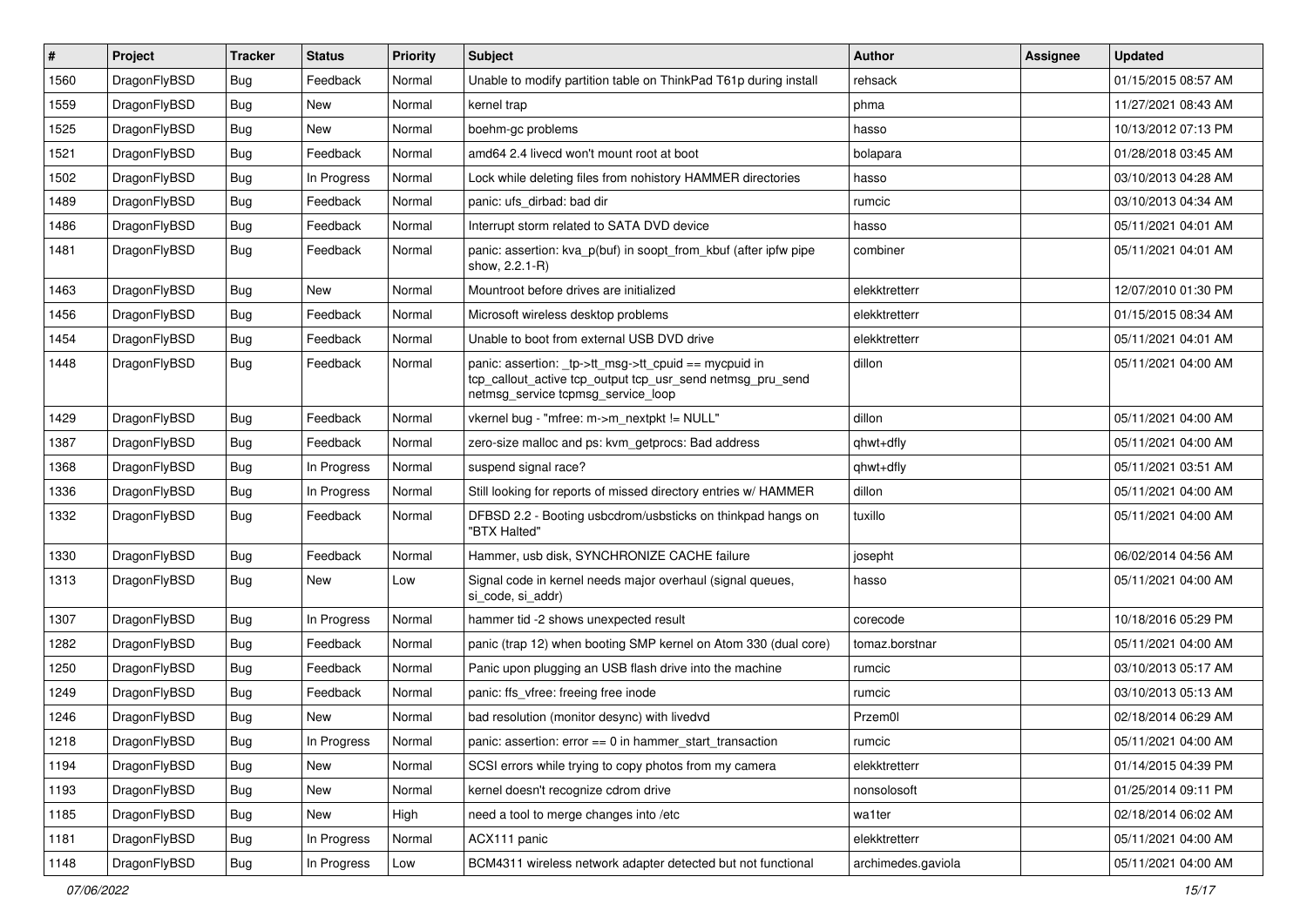| $\pmb{\#}$ | Project      | <b>Tracker</b> | <b>Status</b> | <b>Priority</b> | <b>Subject</b>                                                                          | <b>Author</b>     | <b>Assignee</b> | <b>Updated</b>      |
|------------|--------------|----------------|---------------|-----------------|-----------------------------------------------------------------------------------------|-------------------|-----------------|---------------------|
| 1144       | DragonFlyBSD | Bug            | Feedback      | Normal          | Incorrect clock under KVM                                                               | msylvan           |                 | 03/09/2013 01:17 PM |
| 1101       | DragonFlyBSD | Bug            | Feedback      | Normal          | ohci related panic                                                                      | polachok          |                 | 05/11/2021 04:00 AM |
| 989        | DragonFlyBSD | Bug            | New           | Normal          | installer/fdisk trouble with wrapped values                                             | Discodestroyer    |                 | 02/18/2014 06:27 AM |
| 979        | DragonFlyBSD | Bug            | Feedback      | Normal          | Failure-prone USB mass storage (SB600? msdosfs? CAM?)                                   | floid             |                 | 01/15/2015 08:38 AM |
| 884        | DragonFlyBSD | Bug            | In Progress   | High            | Performance/memory problems under filesystem IO load                                    | hasso             |                 | 05/11/2021 03:50 AM |
| 846        | DragonFlyBSD | <b>Bug</b>     | Feedback      | Normal          | USB bugs:usb mouse can't used!                                                          | frankning         |                 | 01/15/2015 08:36 AM |
| 806        | DragonFlyBSD | Bug            | Feedback      | Normal          | boot error on MacBook                                                                   | tralamazza        |                 | 06/04/2022 05:28 AM |
| 725        | DragonFlyBSD | Bug            | In Progress   | Low             | 'make distribution' fails w/'ro' /usr/obj                                               | c.turner          |                 | 03/09/2013 01:01 PM |
| 604        | DragonFlyBSD | Bug            | In Progress   | Normal          | 1.8.1-RELEASE - clock runs fast on mainboard ASUS P5A-B                                 | yeti              |                 | 05/11/2021 03:55 AM |
| 599        | DragonFlyBSD | Bug            | <b>New</b>    | Urgent          | 1.9.0 reproducable panic                                                                | pavalos           |                 | 12/22/2010 01:08 AM |
| 570        | DragonFlyBSD | Bug            | Feedback      | Normal          | 1.8.x: ACPI problems                                                                    | qhwt+dfly         |                 | 06/02/2014 03:45 AM |
| 331        | DragonFlyBSD | Bug            | In Progress   | Normal          | ftpsesame (aka Bridging S01E03)                                                         | bastyaelvtars     |                 | 03/09/2013 12:28 PM |
| 285        | DragonFlyBSD | Bug            | Feedback      | Low             | interrupt latency with re without ip address configured                                 | thomas.nikolajsen |                 | 02/20/2014 10:30 AM |
| 243        | DragonFlyBSD | Bug            | Feedback      | Normal          | weird behavior in the shell                                                             | swildner          |                 | 05/31/2022 02:51 PM |
| 3160       | DragonFlyBSD | Submit         | In Progress   | Normal          | State the implementation difference in pkill/pgrep manual                               | sevan             | tuxillo         | 06/03/2022 05:15 PM |
| 3145       | DragonFlyBSD | Submit         | In Progress   | Normal          | Update libelf to FreeBSD 12 current and build as base library usable<br>by ports        | davshao           | tuxillo         | 08/20/2021 03:58 PM |
| 2721       | DragonFlyBSD | Submit         | Feedback      | Low             | Some few zalloc calls to objcache ones replacements                                     | dclink            | tuxillo         | 05/11/2021 04:08 AM |
| 2717       | DragonFlyBSD | Submit         | Feedback      | Normal          | Out of range numeric handling                                                           | dclink            | tuxillo         | 05/11/2021 04:08 AM |
| 2438       | DragonFlyBSD | Submit         | Feedback      | Normal          | <b>TRIM</b> fixes                                                                       | Anonymous         | tuxillo         | 05/11/2021 03:45 AM |
| 1700       | DragonFlyBSD | Submit         | In Progress   | Normal          | skip boot2 menu on <enter></enter>                                                      | Johannes.Hofmann  | tuxillo         | 05/15/2022 08:35 AM |
| 3031       | DragonFlyBSD | Submit         | In Progress   | Normal          | Update drm/radeon to Linux 4.7.10 as much as possible                                   | davshao           | ftigeot         | 08/19/2021 12:33 PM |
| 3154       | DragonFlyBSD | Submit         | <b>New</b>    | Normal          | Update serial handling in bootloader                                                    | ddegroot          | dillon          | 11/06/2018 11:21 PM |
| 3312       | DragonFlyBSD | Submit         | <b>New</b>    | Normal          | hammer2: redundant chain modify after chain creation                                    | tkusumi           |                 | 05/15/2022 01:35 PM |
| 3276       | DragonFlyBSD | Submit         | New           | Normal          | Add option controlling whether gpt expand expands the last partition<br>(needs testing) | falsifian         |                 | 07/10/2021 03:35 AM |
| 3227       | DragonFlyBSD | Submit         | <b>New</b>    | Normal          | Add HAMMER2 instructions in the installation medium README                              | daftaupe          |                 | 03/26/2020 03:34 PM |
| 3206       | DragonFlyBSD | Submit         | <b>New</b>    | Normal          | update psm/kbd to FreeBSD 12.0 code                                                     | htse              |                 | 10/05/2019 03:49 PM |
| 3201       | DragonFlyBSD | Submit         | New           | Normal          | Fixes make search display                                                               | htse              |                 | 08/20/2021 04:02 PM |
| 3147       | DragonFlyBSD | Submit         | New           | Normal          | Enable headless installation                                                            | ddegroot          |                 | 10/09/2018 01:25 PM |
| 3142       | DragonFlyBSD | Submit         | New           | Normal          | lib/libdmsg: Unbreak using new API EVP_CIPHER_CTX_new()                                 | tkusumi           |                 | 07/08/2018 04:18 AM |
| 3135       | DragonFlyBSD | Submit         | New           | Normal          | Add EVFILT_RECV and EVFILT_SEND                                                         | tautolog          |                 | 05/25/2018 09:59 PM |
| 3041       | DragonFlyBSD | Submit         | New           | Normal          | firmware: Remove embedding of multiple images in one module.                            | Anonymous         |                 | 12/25/2020 02:15 AM |
| 2933       | DragonFlyBSD | Submit         | New           | Normal          | Remove unix domain socket support from cat(1)                                           | sevan             |                 | 08/01/2016 08:10 PM |